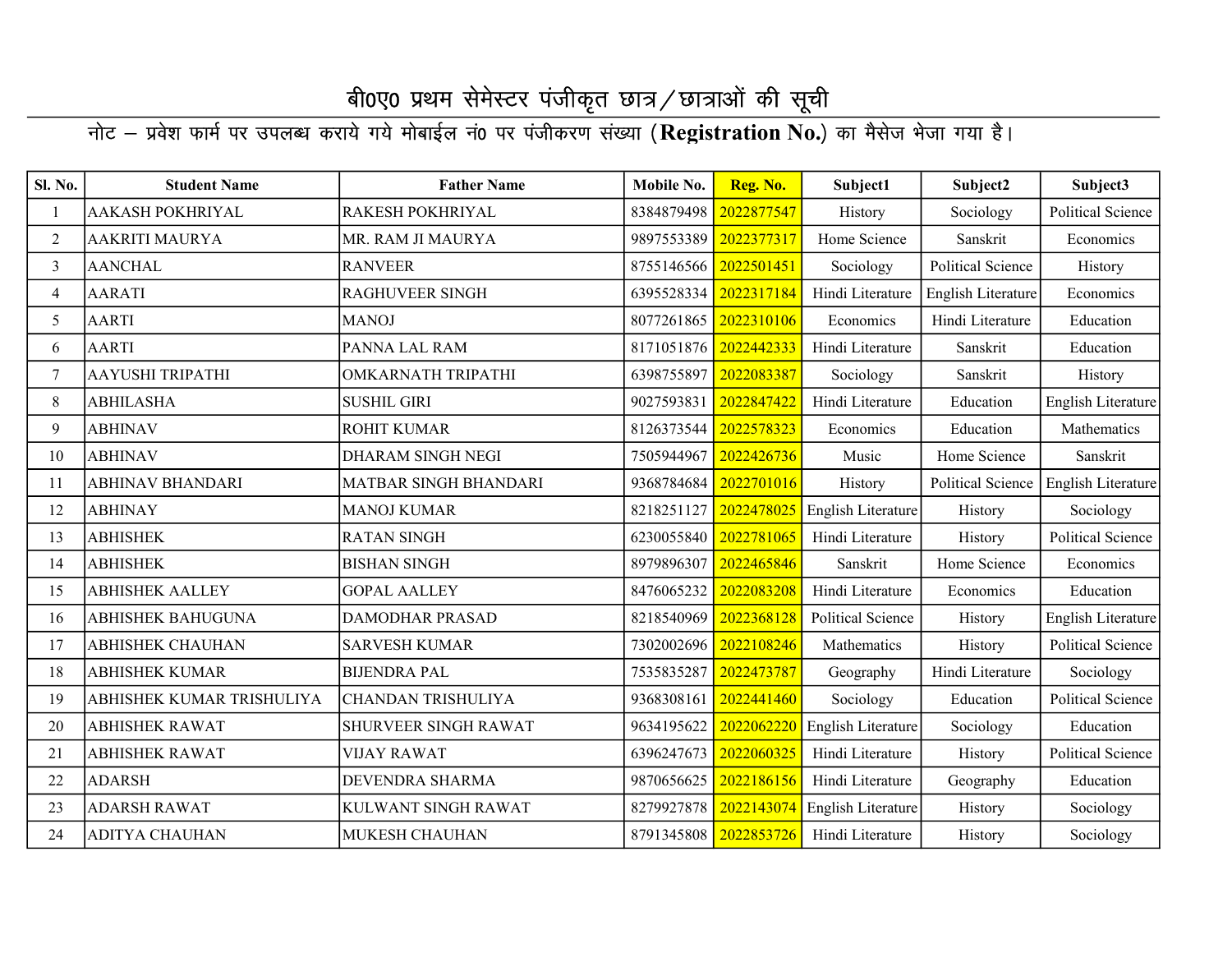| Sl. No. | <b>Student Name</b>     | <b>Father Name</b>             | Mobile No.            | Reg. No.   | Subject1           | Subject2                 | Subject3           |
|---------|-------------------------|--------------------------------|-----------------------|------------|--------------------|--------------------------|--------------------|
| 25      | <b>ADITYA KUMAR</b>     | <b>ANIL KUMAR</b>              | 7088984122            | 2022425372 | Economics          | Home Science             | Sanskrit           |
| 26      | <b>ADITYA KUMAR</b>     | <b>DHARMENDRA KUMAR</b>        | 7983705268            | 2022623666 | Sociology          | Hindi Literature         | History            |
| 27      | <b>ADITYA SINGH</b>     | <b>RUKAM SINGH</b>             | 9997035422            | 2022558037 | Hindi Literature   | History                  | Sociology          |
| 28      | <b>AISHWARYA BHATT</b>  | MR.PRAKASH BHATT               | 7983283524            | 2022381416 | Political Science  | History                  | English Literature |
| 29      | <b>AJAY KUMAR SONI</b>  | PAWAN SONI                     | 7895192938            | 2022687545 | Sanskrit           | Home Science             | Music              |
| 30      | <b>AKANSHA</b>          | <b>SUDISH KUMAR</b>            | 7088236869            | 2022271032 | Hindi Literature   | Geography                | Economics          |
| 31      | <b>AKANSHA</b>          | MR.NARENDRA KACKTWAN           | 8791438878            | 2022471342 | Sociology          | Education                | History            |
| 32      | <b>AKANSHA RAWAT</b>    | DARMIYAN SINGH RAWAT           | 8630962830            | 2022236541 | English Literature | Economics                | Sociology          |
| 33      | <b>AKASH</b>            | <b>VINOD BARTHWAL</b>          | 9634272456            | 2022581767 | Sanskrit           | Music                    | Home Science       |
| 34      | <b>AKASH DABRAL</b>     | <b>S C DABRAL</b>              | 7505756198            | 2022316647 | Hindi Literature   | Economics                | Education          |
| 35      | <b>AKHIL GULIYAL</b>    | <b>GAMBHIR SINGH GULIYAL</b>   | 7668721652            | 2022542644 | History            | Political Science        | English Literature |
| 36      | <b>AKHIL TIWARI</b>     | HARISH KUMAR TIWARI            | 8273637236 2022503726 |            | Hindi Literature   | Economics                | Education          |
| 37      | <b>AKSHAT VATS</b>      | PANKAJ VATS                    | 8126215881            | 2022004505 | English Literature | <b>Political Science</b> | History            |
| 38      | <b>AMAN</b>             | <b>RAMESH KUMAR</b>            | 6362194410            | 2022363733 | Education          | Economics                | Home Science       |
| 39      | <b>AMAN BAHUGUNA</b>    | <b>DWARIKA PRASAD BAHUGUNA</b> | 8191878039            | 2022161382 | Economics          | Geography                | Hindi Literature   |
| 40      | <b>AMAN BHATT</b>       | MR KISHAN CHAND BHATT          | 6399911640            | 2022458708 | History            | English Literature       | Music              |
| 41      | <b>AMAN GAUNIYAL</b>    | LUXMIKANT GAUNIYAL             | 9149207585            | 2022873683 | Home Science       | Sanskrit                 | Music              |
| 42      | <b>AMAN KANDARI</b>     | MR VIKRAM SINGH KANDARI        | 6397680285            | 2022270126 | Home Science       | Sanskrit                 | Music              |
| 43      | <b>AMAN KUMAR SETHI</b> | RAGHBIR SINGH SETHI            | 8395035852            | 2022370846 | Economics          | Geography                | English Literature |
| 44      | <b>AMAN RANA</b>        | <b>DILEEP SINGH RANA</b>       | 7500640434            | 2022320135 | Economics          | Hindi Literature         | Education          |
| 45      | <b>AMAN RANAKOTI</b>    | <b>GUNANAND RANAKOTI</b>       | 8937963282            | 2022710461 | Geography          | Economics                | Education          |
| 46      | <b>AMAN RANAWAT</b>     | DHARAM SINGH RANAWAT           | 9410106800            | 2022266085 | History            | Economics                | Sociology          |
| 47      | <b>AMAN SINGH</b>       | <b>SURENDRA SINGH</b>          | 8273142958            | 2022578401 | Economics          | Hindi Literature         | Education          |
| 48      | <b>AMAN SINGH</b>       | <b>RAJENDRA SINGH</b>          | 8791742538 2022132131 |            | History            | Economics                | Sociology          |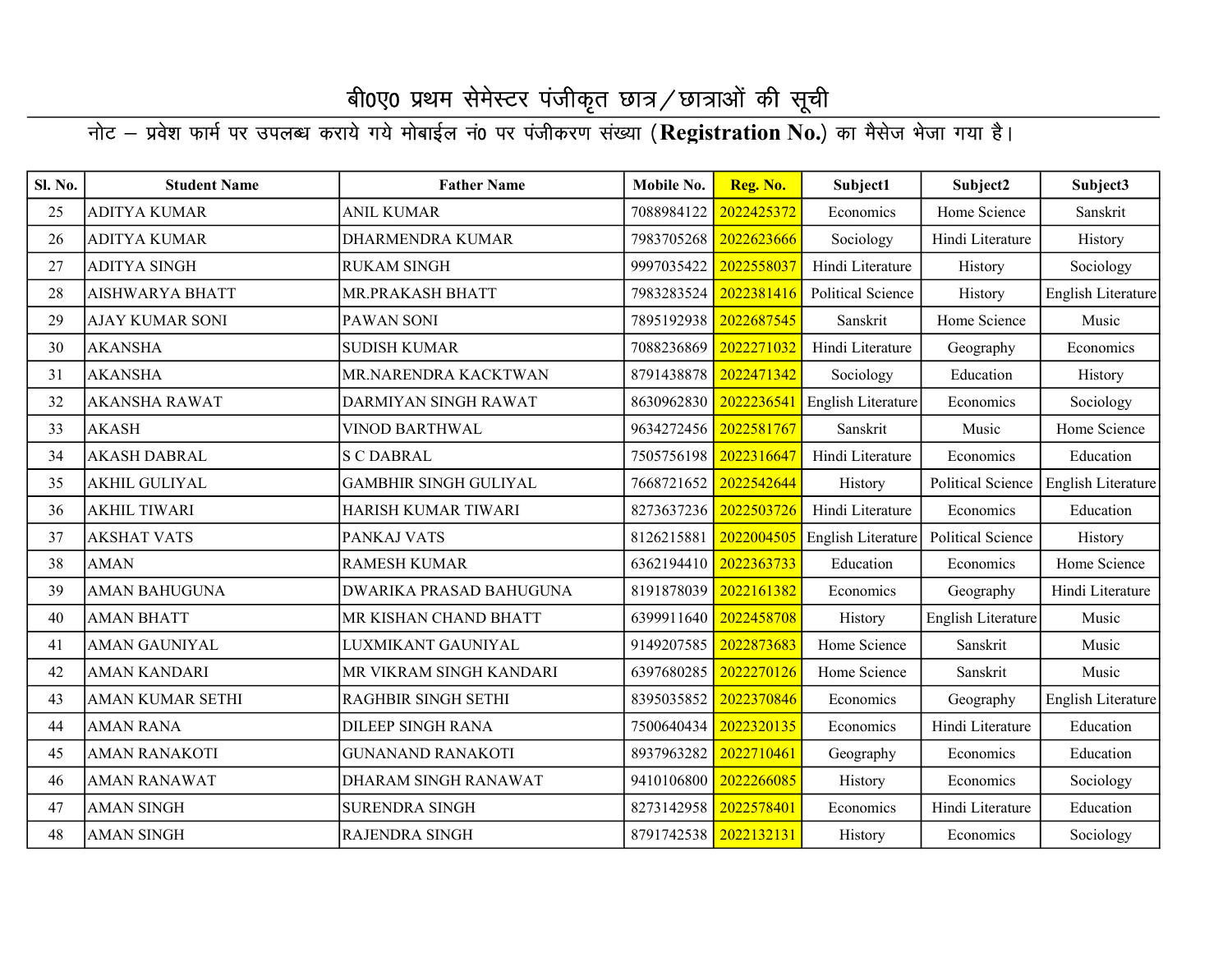#### whicksv & izos in the CR is the contract of the control in the control of the control of the CR is the CR stat<br>The Ligit of Australian CR state in the San State of Heinrich State and State and State and State and State St

| Sl. No. | <b>Student Name</b>       | <b>Father Name</b>          | Mobile No.            | Reg. No.   | Subject1                      | Subject2                 | Subject3                  |
|---------|---------------------------|-----------------------------|-----------------------|------------|-------------------------------|--------------------------|---------------------------|
| 49      | <b>AMAN SINGH CHAUHAN</b> | <b>RAKESH SINGH CHAUHAN</b> | 9410168329            | 2022882626 | Music                         | Sanskrit                 | Hindi Literature          |
| 50      | <b>AMANDEEP KAUR</b>      | <b>HARVINDER SINGH</b>      | 7302318620            | 2022363045 | Geography                     | English Literature       | <b>Political Science</b>  |
| 51      | <b>AMBIKA RAWAT</b>       | LAKHPAT SINGH               | 9528728474            | 2022560785 | History                       | English Literature       | Sociology                 |
| 52      | <b>AMISHA GUSAIN</b>      | MOR SINGH GUSAIN            | 7060531948            | 2022838326 | Hindi Literature              | Economics                | Education                 |
| 53      | AMISHA KHATRI             | HEERA SINGH KHATRI          | 7060809222            | 2022681788 | Hindi Literature              | English Literature       | Sociology                 |
| 54      | <b>AMISHA RAWAT</b>       | VIKRAM SINGH RAWAT          | 8057350363            | 2022356756 | Economics                     | Home Science             | Sanskrit                  |
| 55      | <b>AMIT BALUNI</b>        | SATISH CHANDRA BALUNI       | 7817025635            | 2022854061 | Home Science                  | Sanskrit                 | Music                     |
| 56      | <b>AMIT KALONI</b>        | <b>KAMAL KANT</b>           | 7060680606            | 2022242373 | Home Science                  | Hindi Literature         | Political Science         |
| 57      | <b>AMIT KUMAR</b>         | <b>RAJKUMAR</b>             | 7247803212            | 2022124510 | History                       | Economics                | Hindi Literature          |
| 58      | <b>AMOL KUMAR</b>         | RAMASHISH TANTI             | 8755112103 2022246482 |            | Mathematics                   | Education                | Economics                 |
| 59      | <b>ANAMIKA DIWEDI</b>     | SATISH CHANDRA DIWEDI       | 9548506553            | 2022447368 | History                       | Sociology                | English Literature        |
| 60      | ANANYA TODARIYA           | MR.UPENDRA PRASAD TODARIYA  | 9084986712            | 2022770282 | English Literature            | Economics                | <b>Political Science</b>  |
| 61      | <b>ANCHAL</b>             | <b>JASRAJ</b>               | 7906517925            | 2022086716 | Hindi Literature              | Education                | Home Science              |
| 62      | <b>ANIKET</b>             | HARIPAL SINGH               | 7310699097            | 2022431765 | Geography                     | Hindi Literature         | Economics                 |
| 63      | <b>ANJALI</b>             | SURENDRA SINGH RAWAT        | 9634673747            | 2022035241 | Hindi Literature              | Economics                | Geography                 |
| 64      | <b>ANJALI</b>             | <b>ANAND MANI</b>           | 9760291122            | 2022277240 | Hindi Literature              | Music                    | Education                 |
| 65      | <b>ANJALI</b>             | <b>MADAN PAL</b>            | 9193102548            | 2022273142 | Home Science                  | Sanskrit                 | Music                     |
| 66      | <b>ANJALI</b>             | SHISHUPAL SINGH             | 8937873361            | 2022242884 | <b>English Literature</b>     | Mathematics              | Economics                 |
| 67      | <b>ANJALI</b>             | MUNINDRA KUMAR              | 8077154266            | 2022167188 | Geography                     | English Literature       | <b>Political Science</b>  |
| 68      | <b>ANJALI BISHT</b>       | RAVINDRA SINGH BISHT        | 9456360064            |            | 2022401814 English Literature | Hindi Literature         | <b>Political Science</b>  |
| 69      | <b>ANJALI GUPTA</b>       | PREMCHAND GUPTA             | 7500526463            | 2022673443 | Sociology                     | Education                | Geography                 |
| 70      | <b>ANJALI MASTWAL</b>     | MR. JAYVEER SINGH MASTWAL   | 9105129475            | 2022817057 | Economics                     | Hindi Literature         | English Literature        |
| 71      | <b>ANJALI MEHAR</b>       | MR. JASPAL SINGH            | 8439693443            | 2022221031 | English Literature            | <b>Political Science</b> | Geography                 |
| 72      | <b>ANJALI NEGI</b>        | MR.JAGDISH SINGH NEGI       | 9997681418 2022713107 |            | History                       | Political Science        | <b>English Literature</b> |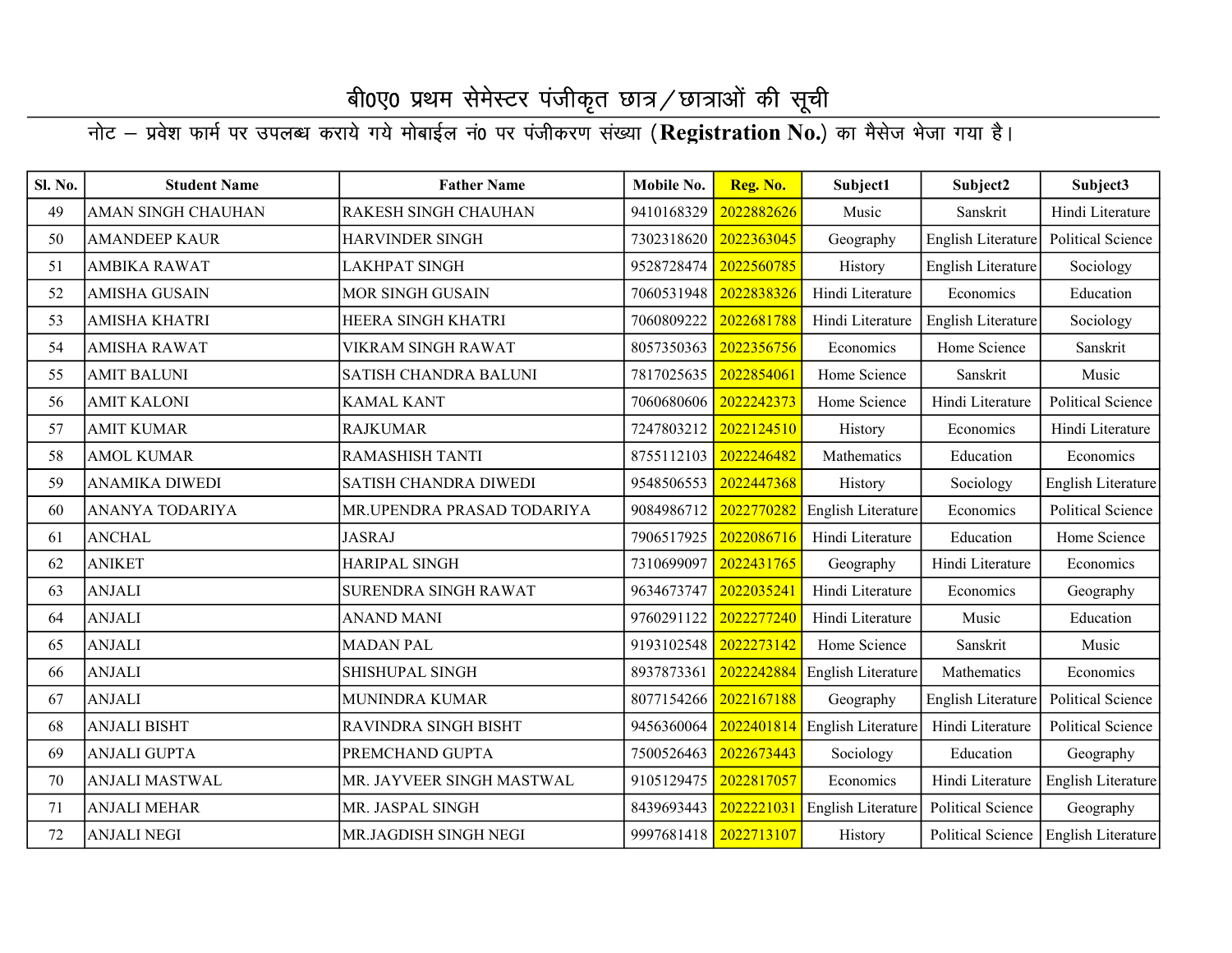| Sl. No. | <b>Student Name</b>      | <b>Father Name</b>             | Mobile No. | Reg. No.   | Subject1           | Subject2                 | Subject3                 |
|---------|--------------------------|--------------------------------|------------|------------|--------------------|--------------------------|--------------------------|
| 73      | <b>ANJALI PANTHARI</b>   | PREM BALLABHA                  | 7017736057 | 2022307774 | History            | English Literature       | Political Science        |
| 74      | <b>ANJALI RAJBHAR</b>    | MUKESH KUMAR RAJBHAR           | 7500499365 | 2022725746 | History            | <b>Political Science</b> | Sociology                |
| 75      | <b>ANJALI RANA</b>       | <b>RAMSINGH RANA</b>           | 7983597075 | 2022868807 | Economics          | Sociology                | Education                |
| 76      | <b>ANJALI RAWAT</b>      | DHANPAL SINGH RAWAT            | 7817898916 | 2022735010 | Sociology          | History                  | English Literature       |
| 77      | <b>ANJALI SHARMA</b>     | VED PRAKASH SHARMA             | 8923646968 | 2022046413 | Economics          | English Literature       | History                  |
| $78\,$  | <b>ANJALI VERMA</b>      | <b>SURESH VERMA</b>            | 9634461416 | 2022403322 | Sanskrit           | Home Science             | Music                    |
| 79      | <b>ANJU GUPTA</b>        | <b>UMESH KUMAR GUPTA</b>       | 7037134990 | 2022137415 | Hindi Literature   | Sociology                | Geography                |
| 80      | <b>ANJU MALLAH</b>       | <b>MADAN MALLAH</b>            | 8532820734 | 2022170540 | Sanskrit           | Home Science             | History                  |
| 81      | <b>ANKIT BISHT</b>       | <b>BHAGAT SINGH BISHT</b>      | 8979705163 | 2022640103 | English Literature | Sociology                | <b>Political Science</b> |
| 82      | <b>ANKIT BUTOLA</b>      | <b>BHAGAT SINGH BUTOLA</b>     | 7078376214 | 2022761578 | History            | English Literature       | Economics                |
| 83      | <b>ANKIT CHAUHAN</b>     | NIRANJAN SINGH CHAUHAN         | 8126851953 | 2022835440 | History            | <b>Political Science</b> | English Literature       |
| 84      | <b>ANKIT GOND</b>        | <b>HARILAL GOND</b>            | 9149179665 | 2022327765 | Hindi Literature   | Education                | Home Science             |
| 85      | <b>ANKIT KASHYAP</b>     | RAKESH KUMAR KASHYAP           | 9634860050 | 2022722082 | English Literature | Education                | Music                    |
| 86      | <b>ANKIT RAWAT</b>       | PURAN SINGH RAWAT              | 7085499784 | 2022030676 | Hindi Literature   | Home Science             | Economics                |
| 87      | <b>ANKITA</b>            | <b>ROSHAN VYAS</b>             | 9997876325 | 2022328054 | English Literature | Sociology                | Political Science        |
| 88      | <b>ANKITA SILWAL</b>     | <b>ASHARAM</b>                 | 6398182294 | 2022155756 | Hindi Literature   | Sociology                | Geography                |
| 89      | <b>ANKITA YADAV</b>      | <b>JAIRAM YADAV</b>            | 8279823543 | 2022052821 | Hindi Literature   | Economics                | Education                |
| 90      | <b>ANKUSH GUPTA</b>      | PRADEEP GUPTA                  | 9456575708 | 2022286437 | Geography          | Sociology                | English Literature       |
| 91      | <b>ANSH SACHAN</b>       | PRAKASH VEER SACHAN            | 8532924766 | 2022067743 | History            | <b>Political Science</b> | Sociology                |
| 92      | <b>ANSHIKA AGNIHOTRY</b> | <b>INDRA PRAKASH AGNIHOTRY</b> | 8958704294 | 2022715812 | Hindi Literature   | English Literature       | History                  |
| 93      | <b>ANSHIKA NAUTIYAL</b>  | UMA DUTT NAUTIYAL              | 8126652700 | 2022126251 | Hindi Literature   | English Literature       | Economics                |
| 94      | <b>ANSHIKA PANWAR</b>    | YASHWANT PANWAR                | 8130508875 | 2022086402 | Political Science  | English Literature       | Sociology                |
| 95      | ANSHITA RAJWANSHI        | <b>BALJEET SINGH RAJWANSHI</b> | 9458351602 | 2022800847 | Hindi Literature   | History                  | <b>Political Science</b> |
| 96      | ANUBHAV .S. PARMAR       | <b>GAJENDRA SINGH PARMAR</b>   | 8909518100 | 2022877087 | History            | Political Science        | English Literature       |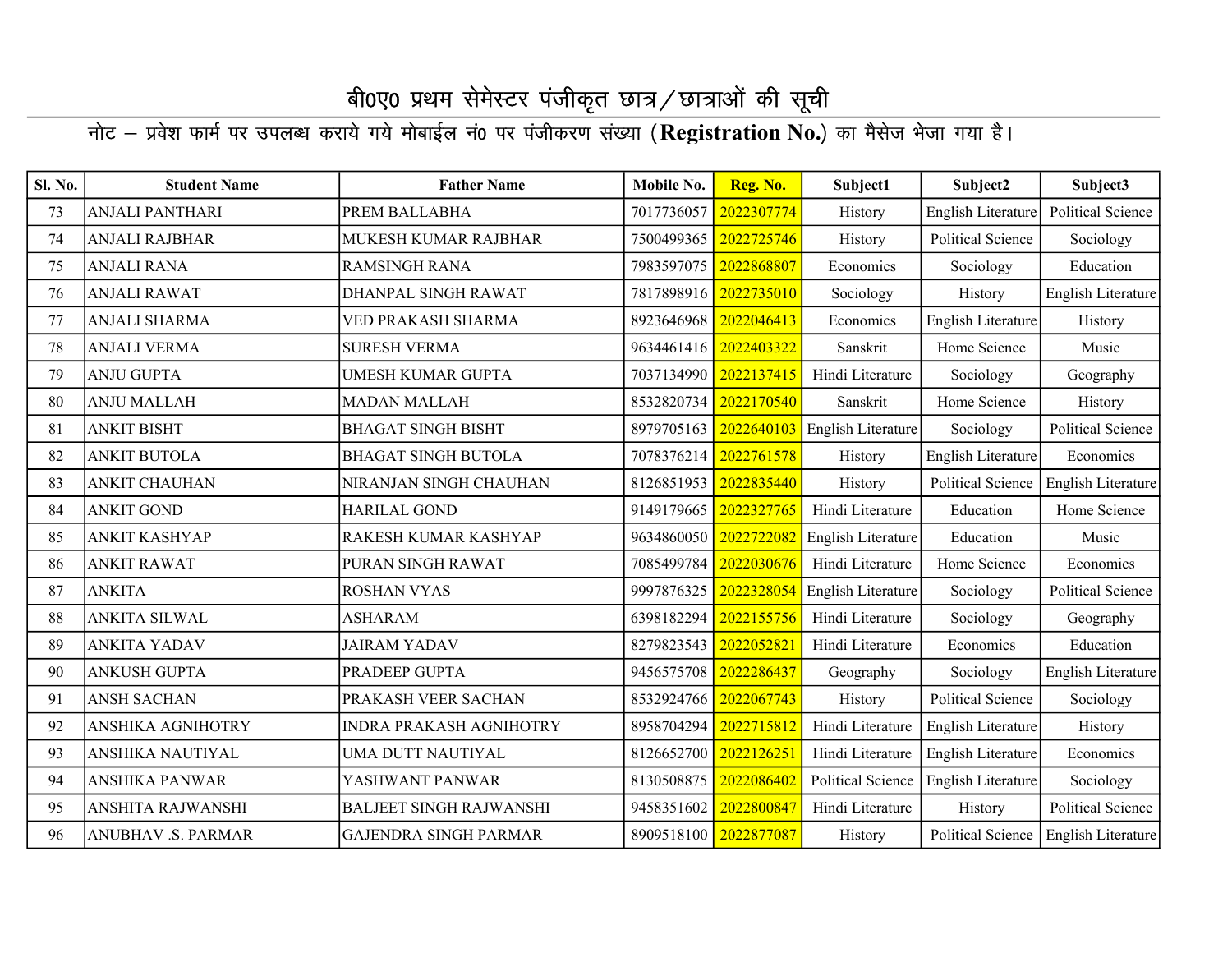| Sl. No. | <b>Student Name</b>      | <b>Father Name</b>         | Mobile No. | Reg. No.   | Subject1           | Subject2                 | Subject3                 |
|---------|--------------------------|----------------------------|------------|------------|--------------------|--------------------------|--------------------------|
| 97      | <b>ANUJ KUMAR</b>        | PAWAN KUMAR                | 9760256998 | 2022620103 | History            | Political Science        | Sociology                |
| 98      | <b>ANURADHA</b>          | <b>ACHHE LAL</b>           | 9012906188 | 2022104070 | Hindi Literature   | Sociology                | Home Science             |
| 99      | <b>ARCHANA BAGIYAL</b>   | SHRI. NATHI SINGH BAGIYAL  | 9997349864 | 2022483443 | Economics          | English Literature       | History                  |
| 100     | <b>ARTI</b>              | <b>RAMESH RAI</b>          | 9536855702 | 2022286703 | Education          | Sociology                | English Literature       |
| 101     | <b>ASHAMI</b>            | RAJENDRA SINGH BHANDARI    | 8171460519 | 2022302742 | Hindi Literature   | Economics                | Sociology                |
| 102     | <b>ASHISH BHANDARI</b>   | MR NARENDRA SINGH BHANDARI | 9410369044 | 2022078238 | Mathematics        | Music                    | Sanskrit                 |
| 103     | ASHISH PRASAD RAYAL      | JAGDISH PRASAD RAYAL       | 9149196212 | 2022782044 | Geography          | Hindi Literature         | Economics                |
| 104     | <b>ASHISH RAWAT</b>      | <b>BHAGWAN SINGH</b>       | 8088913690 | 2022433483 | Hindi Literature   | Economics                | Education                |
| 105     | <b>ASHISH SAINI</b>      | <b>SHER SINGH SAINI</b>    | 8630067977 | 2022024570 | Hindi Literature   | Education                | Home Science             |
| 106     | ASHISH SINGH BHANDARI    | JAYENDAR SINGH BHANDARI    | 9675800697 | 2022620156 | Economics          | English Literature       | Education                |
| 107     | <b>ASHISH UGREJA</b>     | <b>RAJESH UGREJA</b>       | 8979601477 | 2022654045 | Economics          | <b>Political Science</b> | Education                |
| 108     | <b>ASTHA</b>             | HARSHMANI RATURI           | 7895916683 | 2022471768 | History            | <b>Political Science</b> | Hindi Literature         |
| 109     | <b>ASTHA PANWAR</b>      | <b>VINOD PANWAR</b>        | 8439146517 | 2022124235 | Hindi Literature   | Education                | Home Science             |
| 110     | <b>AVANTIKA GAHARWAR</b> | MR. VIKRAM SINGH GAHARWAR  | 9759550045 | 2022881872 | English Literature | History                  | <b>Political Science</b> |
| 111     | <b>AYUSH</b>             | PRAMOD TRIVEDI             | 7906640963 | 2022738850 | Economics          | Sociology                | Geography                |
| 112     | <b>AYUSH GUSAIN</b>      | <b>RANJEET GUSAIN</b>      | 9027453680 | 2022852427 | Geography          | Hindi Literature         | Economics                |
| 113     | <b>AYUSH NAUTIYAL</b>    | RAKESH CHANDRA NAUTIYAL    | 7017067099 | 2022838680 | Geography          | <b>Political Science</b> | English Literature       |
| 114     | <b>AYUSH NEGI</b>        | <b>SHIV SINGH NEGI</b>     | 6398238033 | 2022125435 | Geography          | Political Science        | English Literature       |
| 115     | <b>AYUSH PANWAR</b>      | LT.JAGMOHAN SINGH PANWAR   | 9927951557 | 2022538316 | Hindi Literature   | Economics                | Education                |
| 116     | <b>AYUSH RANA</b>        | <b>CHANDRA SINGH</b>       | 8449868650 | 2022477120 | Geography          | Mathematics              | English Literature       |
| 117     | <b>AYUSH UNIYAL</b>      | MR. RAKESH CHANDRA UNIYAL  | 8630748524 | 2022652170 | History            | <b>Political Science</b> | English Literature       |
| 118     | <b>AYUSHI KAPRUWAN</b>   | MR.CHANDRA KISHOR KAPRUWAN | 9927636977 | 2022568520 | History            | English Literature       | <b>Political Science</b> |
| 119     | AYUSHMAN SHARAN PANDEY   | <b>KAMLESH CHANDRA</b>     | 8384851683 | 2022628164 | English Literature | History                  | <b>Political Science</b> |
| 120     | <b>AZAD GHALWAN</b>      | <b>RAM LAL GHALWAN</b>     | 8077159632 | 2022620321 | History            | Economics                | English Literature       |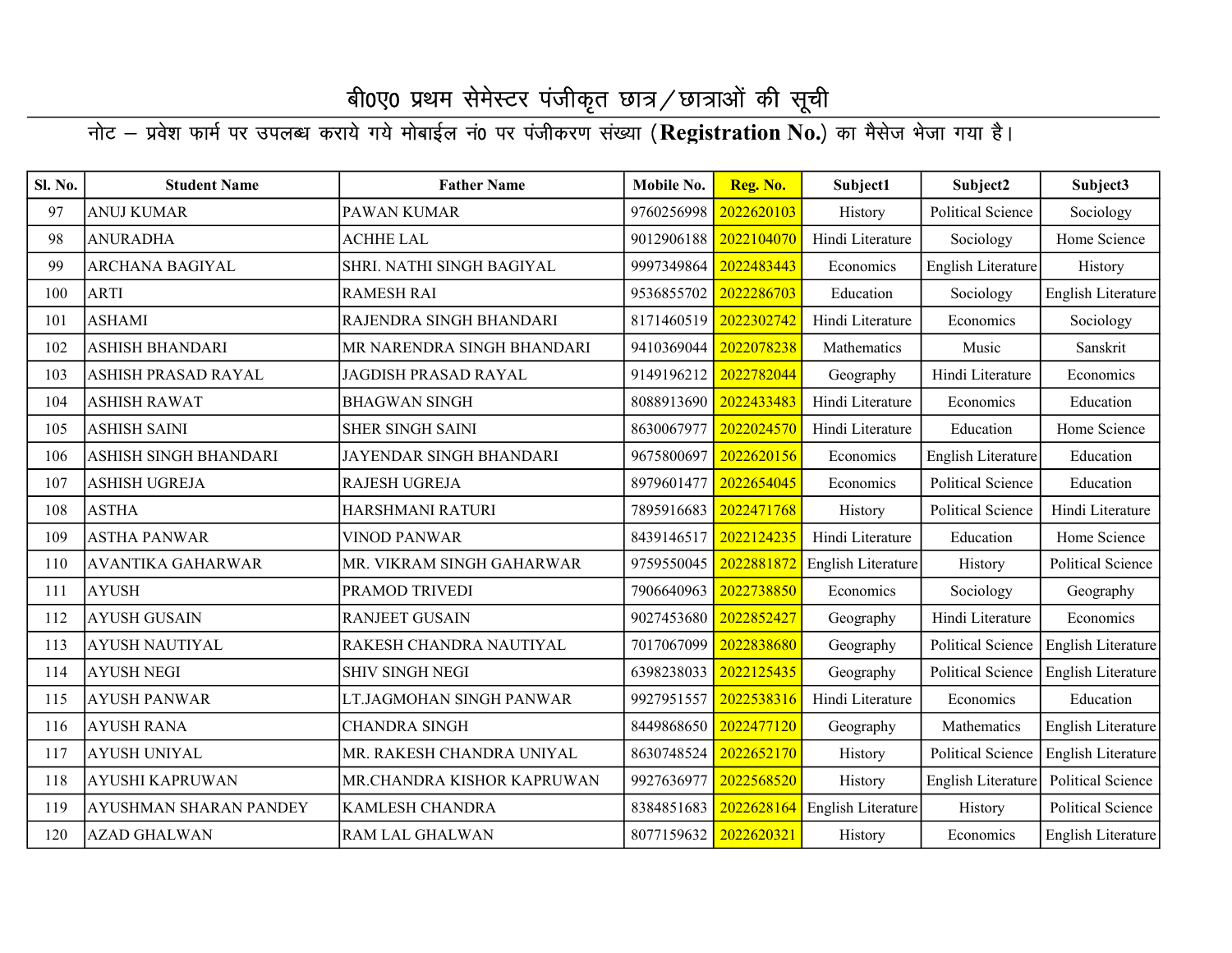| Sl. No. | <b>Student Name</b>    | <b>Father Name</b>         | Mobile No. | Reg. No.   | Subject1                 | Subject2                 | Subject3                 |
|---------|------------------------|----------------------------|------------|------------|--------------------------|--------------------------|--------------------------|
| 121     | <b>BHARTI</b>          | <b>HEERA SINGH</b>         | 9528888367 | 2022144504 | <b>Political Science</b> | Sociology                | Hindi Literature         |
| 122     | <b>BHAVANA</b>         | <b>RAKESH KUMAR</b>        | 7351782451 | 2022060783 | Hindi Literature         | Geography                | <b>Political Science</b> |
| 123     | <b>BHOVNESH RAINA</b>  | <b>ARVIN RAINA</b>         | 7895426719 | 2022603476 | History                  | Sociology                | <b>Political Science</b> |
| 124     | <b>BIRENDRA RANA</b>   | MR. RAGHUBIR SINGH RANA    | 6397164814 | 2022680867 | Mathematics              | Economics                | <b>Political Science</b> |
| 125     | <b>CHANDA GUPTA</b>    | RAMBHAJAN GUPTA            | 9058481283 | 2022631248 | Economics                | Geography                | Sociology                |
| 126     | <b>CHANDANI</b>        | <b>ASHOK KUMAR</b>         | 9306173010 | 2022032003 | Hindi Literature         | English Literature       | Geography                |
| 127     | <b>CHANDNI PAL</b>     | <b>SANJAY PAL</b>          | 6398559109 | 2022405454 | Hindi Literature         | Education                | Economics                |
| 128     | <b>CHHAVI PANWAR</b>   | <b>INDER SINGH PANWAR</b>  | 7535085764 | 2022872436 | English Literature       | History                  | Political Science        |
| 129     | <b>DAMINI</b>          | <b>ISHWAR SINGH</b>        | 8954685479 | 2022113253 | History                  | Sociology                | Hindi Literature         |
| 130     | DEEKSHA KANDWAL        | MAHAVIR PRASAD KANDWAL     | 9639354045 | 2022116576 | Sociology                | History                  | English Literature       |
| 131     | <b>DEEKSHA PANDEY</b>  | <b>MANOJ PANDEY</b>        | 7300981685 | 2022272075 | Hindi Literature         | Music                    | Education                |
| 132     | DEEKSHA SHARMA         | MR. KHEM CHAND SHARMA      | 6396473101 | 2022160007 | English Literature       | <b>Political Science</b> | History                  |
| 133     | <b>DEEPA PANWAR</b>    | <b>KISHAN SINGH PANWAR</b> | 7902012058 | 2022013488 | English Literature       | Music                    | Sociology                |
| 134     | <b>DEEPA PANWAR</b>    | SANJAY SINGH PANWAR        | 8650179014 | 2022418402 | Hindi Literature         | Sociology                | Education                |
| 135     | <b>DEEPAN PANWAR</b>   | <b>GOPAL SINGH PANWAR</b>  | 9528281452 | 2022566787 | Geography                | <b>Political Science</b> | Hindi Literature         |
| 136     | DEEPENDRA SINGH DANU   | <b>JAGAT SINGH DANU</b>    | 6395236028 | 2022571816 | History                  | <b>Political Science</b> | English Literature       |
| 137     | DEEPIKA BISHT          | DEVENDRA SINGH BISHT       | 8279362290 | 2022278636 | Home Science             | Sanskrit                 | Music                    |
| 138     | <b>DEEPSHIKHA</b>      | NARENDRA DUTT JUGLAN       | 9368803980 | 2022501514 | Mathematics              | History                  | Economics                |
| 139     | <b>DEVAL LAL</b>       | <b>MAHIMA LAL</b>          | 9690197118 | 2022676840 | Hindi Literature         | Sociology                | <b>Political Science</b> |
| 140     | <b>DHEERAJ KHURANA</b> | <b>DINESH KHURANA</b>      | 8532822396 | 2022877178 | Home Science             | Economics                | Sanskrit                 |
| 141     | <b>DHEERAJ RAWAT</b>   | PRAMOD SINGH RAWAT         | 8475869045 | 2022184282 | English Literature       | History                  | Economics                |
| 142     | <b>DIKSHA BISHT</b>    | <b>TRILOK SINGH BISHT</b>  | 8171392158 | 2022566423 | Home Science             | Sanskrit                 | Music                    |
| 143     | <b>DIKSHA GUSAIN</b>   | <b>LAXMAN SINGH GUSAIN</b> | 9068207114 | 2022022770 | Geography                | Economics                | Sociology                |
| 144     | <b>DIKSHA NEGI</b>     | <b>ANAND SINGH NEGI</b>    | 8650025217 | 2022045080 | Sociology                | Geography                | Education                |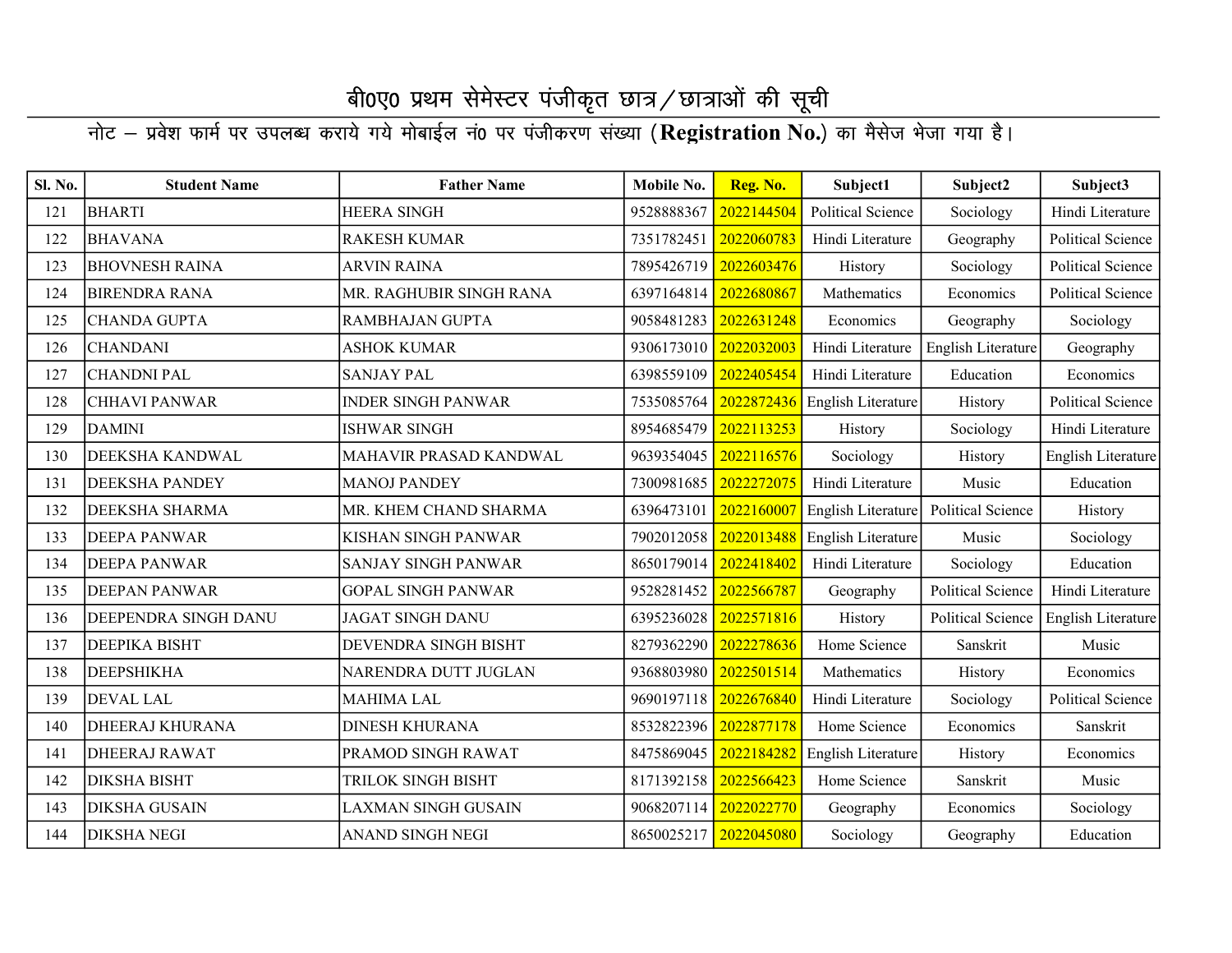| Sl. No. | <b>Student Name</b>     | <b>Father Name</b>            | Mobile No. | Reg. No.   | Subject1                 | Subject2                 | Subject3                 |
|---------|-------------------------|-------------------------------|------------|------------|--------------------------|--------------------------|--------------------------|
| 145     | <b>DIKSHA PRAJAPATI</b> | PREM NARAYAN PRAJAPATI        | 7505059606 | 2022322072 | Home Science             | Education                | Sociology                |
| 146     | <b>DIPANSHU BHATT</b>   | <b>DIWAKAR BHATT</b>          | 8864831023 | 2022317658 | Music                    | Hindi Literature         | Education                |
| 147     | <b>DIVYA</b>            | <b>RAJESH KOTHARI</b>         | 9719303082 | 2022318375 | Home Science             | Music                    | Sanskrit                 |
| 148     | <b>DIVYA</b>            | <b>MOHAN LAL</b>              | 9557266245 | 2022058355 | English Literature       | History                  | Economics                |
| 149     | <b>DIVYANSH SINGH</b>   | PURSOTTAM SINGH               | 8126839335 | 2022558857 | History                  | <b>Political Science</b> | English Literature       |
| 150     | <b>DIYA</b>             | ISHWARI DUTT GHILDIYAL        | 8791844530 | 2022266316 | Hindi Literature         | Economics                | Geography                |
| 151     | <b>DIYA DHIMAN</b>      | <b>RAVI PRASAD DHIMAN</b>     | 9675795294 | 2022517738 | Music                    | Home Science             | Sanskrit                 |
| 152     | <b>EKTA KORI</b>        | <b>SUNIL KORI</b>             | 7017579006 | 2022704223 | History                  | Political Science        | Sociology                |
| 153     | <b>ESHA DHASMANA</b>    | <b>NARESH DHASMANA</b>        | 9760681347 | 2022417804 | Education                | Sociology                | Hindi Literature         |
| 154     | <b>GANGA</b>            | NATTHI LAL RATURI             | 8650721575 | 2022853204 | History                  | English Literature       | Political Science        |
| 155     | <b>GAURAV BHATT</b>     | <b>VIMAL KISHORE BHATT</b>    | 7302939147 | 2022167701 | Economics                | History                  | Hindi Literature         |
| 156     | <b>GAURAV HASWANI</b>   | <b>AMAR HASWANI</b>           | 9027110839 | 2022271804 | Home Science             | Music                    | English Literature       |
| 157     | <b>GAURAV RAWAT</b>     | <b>MADAN SINGH RAWAT</b>      | 8755300939 | 2022283278 | Economics                | <b>Political Science</b> | History                  |
| 158     | <b>GIRISH BARTHWAL</b>  | VISHAL MANI BARTHWAL          | 9456104659 | 2022730818 | <b>Political Science</b> | Economics                | English Literature       |
| 159     | <b>GOVIND BIND</b>      | <b>RADHEY SHYAM</b>           | 7818853927 | 2022038686 | History                  | Sociology                | Hindi Literature         |
| 160     | <b>GUDIYA JOSHI</b>     | DINESH CHANDRA JOSHI          | 8756391108 | 2022448015 | Mathematics              | English Literature       | History                  |
| 161     | <b>GULSHAN KUMAR</b>    | VIMAL KUMAR SHARMA            | 8979754066 | 2022550552 | <b>Political Science</b> | History                  | Economics                |
| 162     | <b>GUNJAN</b>           | <b>SANJAY SAHNI</b>           | 9084524056 | 2022243072 | Hindi Literature         | Sanskrit                 | Sociology                |
| 163     | <b>HARSH JOSHI</b>      | <b>GOPESHWAR PRASAD JOSHI</b> | 9044382676 | 2022557436 | Geography                | Sociology                | <b>Political Science</b> |
| 164     | HARSHITA JOSHI          | MR. PRAVESH JOSHI             | 7017505001 | 2022248435 | <b>Political Science</b> | History                  | Sociology                |
| 165     | <b>HIMANI</b>           | MR. BHUPENDAR SINGH           | 7505727830 | 2022527762 | Sociology                | Economics                | Hindi Literature         |
| 166     | HIMANI KUMAI            | <b>KEHAR SINGH KUMAI</b>      | 6397564514 | 2022817765 | Geography                | <b>Political Science</b> | English Literature       |
| 167     | HIMANSHI LUTHRA         | MR. SANJEEV LUTHRA            | 9897916200 | 2022801260 | English Literature       | Economics                | <b>Political Science</b> |
| 168     | HIMANSHU KHANDURI       | HARISH CHANDRA KHANDURI       | 8791953612 | 2022067330 | History                  | Economics                | Political Science        |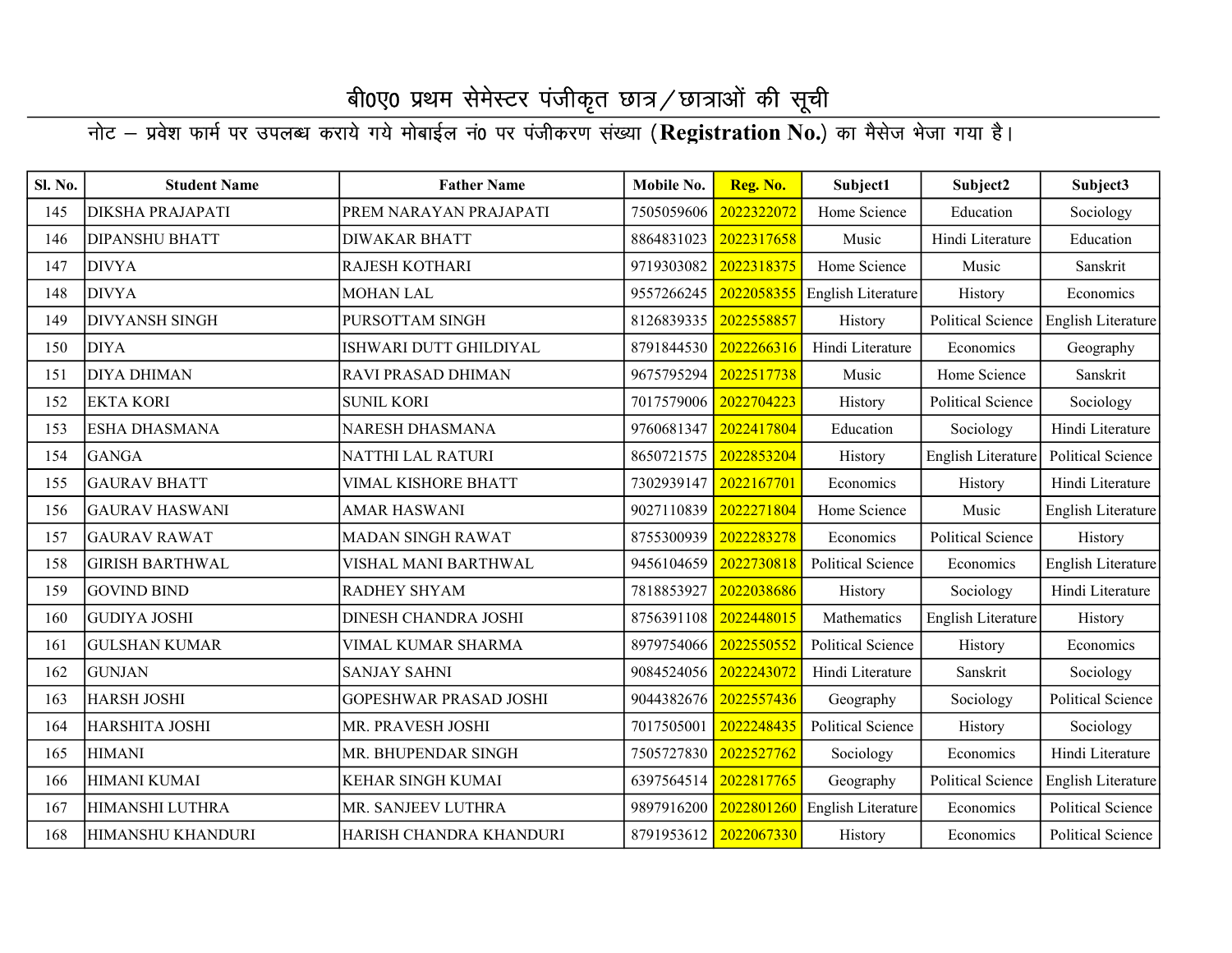| Sl. No. | <b>Student Name</b>     | <b>Father Name</b>       | Mobile No. | Reg. No.   | Subject1                  | Subject2                 | Subject3                 |
|---------|-------------------------|--------------------------|------------|------------|---------------------------|--------------------------|--------------------------|
| 169     | HIMANSI GOUNIYAL        | <b>KANTA PRASAD</b>      | 8923355308 | 2022371735 | History                   | <b>Political Science</b> | English Literature       |
| 170     | HRITIK NAUTIYAL         | <b>JEETRAM NAUTIYAL</b>  | 8273695766 | 2022378451 | <b>English Literature</b> | <b>Political Science</b> | History                  |
| 171     | <b>ISHA</b>             | MR.BHOLA RAM             | 7906531914 | 2022743726 | Economics                 | Hindi Literature         | Home Science             |
| 172     | <b>ISHA DHIMAN</b>      | RAVINDRA DHIMAN          | 7253037474 | 2022153542 | Economics                 | English Literature       | Education                |
| 173     | <b>ISHA MAITHANI</b>    | RAJESH MAITHANI          | 9719441608 | 2022324760 | English Literature        | <b>Political Science</b> | Hindi Literature         |
| 174     | <b>JAGRITI KOTIYAL</b>  | DINESH PRASAD KOTIYAL    | 9758325739 | 2022347647 | English Literature        | History                  | Political Science        |
| 175     | <b>JASWANT SINGH</b>    | <b>HARI SINGH</b>        | 8445684301 | 2022475822 | English Literature        | History                  | Economics                |
| 176     | <b>JAVEDA KHATUN</b>    | MOHAMMAD YUSUF KHAN      | 8273241521 | 2022334031 | English Literature        | Geography                | Political Science        |
| 177     | <b>JAYANT CHAUDHARY</b> | JITENDRA SINGH CHAUDHARY | 9997400941 | 2022513026 | Hindi Literature          | Economics                | Education                |
| 178     | <b>JAYATI</b>           | <b>SURENDRA LAL</b>      | 8958374882 | 2022562731 | Hindi Literature          | History                  | Political Science        |
| 179     | <b>JAYKRIT SINGH</b>    | <b>RANJEET SINGH</b>     | 7248817895 | 2022041800 | Geography                 | Hindi Literature         | Sociology                |
| 180     | <b>JAYNAND GUPTA</b>    | <b>JAYGOVIND GUPTA</b>   | 9528593756 | 2022637324 | Music                     | Sanskrit                 | Home Science             |
| 181     | <b>JITENDRA</b>         | <b>GOPAL</b>             | 7409770214 | 2022521006 | Music                     | Sanskrit                 | Home Science             |
| 182     | <b>JULLY</b>            | <b>MUNNA GUPTA</b>       | 7906852929 | 2022453476 | Economics                 | Education                | Home Science             |
| 183     | <b>JYOTI</b>            | RAJENDRA SINGH RAWAT     | 9548355571 | 2022043462 | Mathematics               | English Literature       | Economics                |
| 184     | <b>JYOTI</b>            | <b>RAM SINGH</b>         | 8433072519 | 2022107880 | History                   | <b>Political Science</b> | Sociology                |
| 185     | <b>JYOTI CHAUHAN</b>    | <b>RAJESH CHAUHAN</b>    | 9368059194 | 2022445210 | Music                     | Sanskrit                 | Home Science             |
| 186     | <b>JYOTI GUPTA</b>      | <b>GUDDU GUPTA</b>       | 8755466548 | 2022262626 | Education                 | Sociology                | History                  |
| 187     | KAILASH SINGH CHAUHAN   | <b>SABBAL SINGH</b>      | 8273639845 | 2022721206 | Hindi Literature          | History                  | Economics                |
| 188     | <b>KAINTURA NEHA</b>    | <b>MR.SOHAN SINGH</b>    | 7087663905 | 2022053416 | Economics                 | <b>Political Science</b> | English Literature       |
| 189     | <b>KAJAL</b>            | <b>RAVI KUMAR</b>        | 8532819642 | 2022626522 | History                   | English Literature       | Education                |
| 190     | <b>KAJAL</b>            | <b>VINOD SINGH RAWAT</b> | 8266829234 | 2022552155 | Hindi Literature          | Sociology                | <b>Political Science</b> |
| 191     | <b>KAJAL NEGI</b>       | ARVIND SINGH NEGI        | 8445215254 | 2022124311 | History                   | <b>Political Science</b> | English Literature       |
| 192     | <b>KAJAL SAINI</b>      | <b>SHYAM SINGH SAINI</b> | 9837974342 | 2022431553 | Sociology                 | Music                    | Sanskrit                 |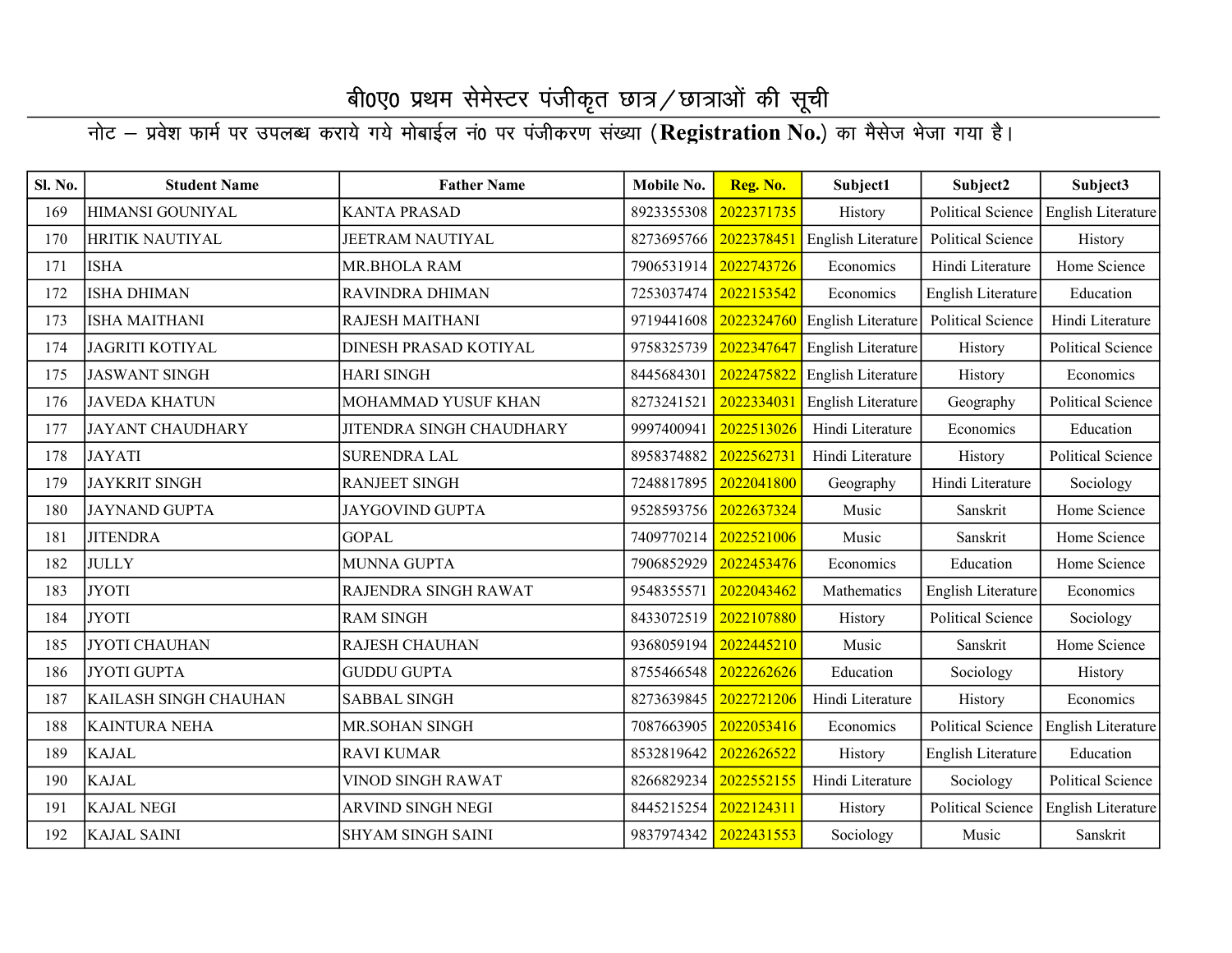| Sl. No. | <b>Student Name</b>     | <b>Father Name</b>     | Mobile No.            | Reg. No.   | Subject1                      | Subject2                 | Subject3                  |
|---------|-------------------------|------------------------|-----------------------|------------|-------------------------------|--------------------------|---------------------------|
| 193     | <b>KAJAL SHAH</b>       | <b>ANIL SHAH</b>       | 8755680347            | 2022178083 | Home Science                  | Sanskrit                 | Sociology                 |
| 194     | <b>KALPNA</b>           | <b>SAUKI DAS</b>       | 9557537468            | 2022582747 | Hindi Literature              | Political Science        | History                   |
| 195     | <b>KAMINI</b>           | <b>SANJAY PAL</b>      | 9548555361            | 2022253805 | Hindi Literature              | Economics                | Home Science              |
| 196     | <b>KAMINI RANA</b>      | UTTAM SINGH RANA       | 9456334444            | 2022365416 | English Literature            | Political Science        | History                   |
| 197     | <b>KAMLESH YADAV</b>    | LALLU PRASAD YADAV     | 7983825369            | 2022254287 | Sanskrit                      | Home Science             | Music                     |
| 198     | <b>KANCHAN PANWAR</b>   | RAGHUVEER SINGH PANWAR | 7906959504            | 2022516244 | English Literature            | History                  | Political Science         |
| 199     | <b>KANUPRIYA NEGI</b>   | PRITAM SINGH NEGI      | 7310709985            | 2022227604 | History                       | <b>Political Science</b> | Sociology                 |
| 200     | <b>KARINA</b>           | JAGDISH SAUTIYAL       | 8171073961            | 2022642417 | Home Science                  | Education                | <b>English Literature</b> |
| 201     | <b>KARISHMA</b>         | <b>DINANATH</b>        | 9760625159            | 2022755262 | Political Science             | Sociology                | Education                 |
| 202     | <b>KARISHMA</b>         | KAILASH PANT           | 7505051163            | 2022838422 | Hindi Literature              | Sociology                | Geography                 |
| 203     | <b>KARUNA PRAJAPATI</b> | RAJKUMAR PRAJAPATI     | 9119032576            | 2022001864 | Sociology                     | History                  | Hindi Literature          |
| 204     | <b>KESHAV DABRAL</b>    | RAJEEV DABRAL          | 6397653748 2022755844 |            | Sociology                     | Economics                | Geography                 |
| 205     | <b>KHUSBOO</b>          | <b>PAWAN</b>           | 6396250396            | 2022400847 | Economics                     | Home Science             | Education                 |
| 206     | <b>KHUSHI</b>           | <b>JAGDISH</b>         | 6396593682            | 2022787400 | Education                     | Sociology                | History                   |
| 207     | KHUSHI BELWAL           | <b>VIJAY PRAKASH</b>   | 9528437372            | 2022570458 | Music                         | Home Science             | Sanskrit                  |
| 208     | <b>KHUSHI DIWAKAR</b>   | SANJEEV KUMAR DIWAKAR  | 9897888665            | 2022377756 | History                       | Political Science        | English Literature        |
| 209     | <b>KHUSHI KANDWAL</b>   | NAND KISHOR KANDWAL    | 7617527802            | 2022563741 | Sociology                     | Geography                | Education                 |
| 210     | KHUSHI KUMARI           | DEEPAK KUMAR           | 8439898569            | 2022588481 | Economics                     | Geography                | <b>Political Science</b>  |
| 211     | <b>KHUSHI NEGI</b>      | RAJENDRA SINGH NEGI    | 8791690568            |            | 2022215206 English Literature | Economics                | <b>Political Science</b>  |
| 212     | <b>KHUSHI RASTOGI</b>   | <b>JAYDEEP RASTOGI</b> | 8057053285            | 2022533133 | History                       | Hindi Literature         | Education                 |
| 213     | <b>KIRAN SURIYAL</b>    | KUSHAL SINGH SURIYAL   | 7037813489            | 2022728555 | History                       | Economics                | Political Science         |
| 214     | <b>KIRTI CHAUHAN</b>    | PUKHRAJ SINGH          | 9837110441            | 2022564336 | Home Science                  | Economics                | Education                 |
| 215     | <b>KM. ARATI</b>        | <b>RAMNATH SAHNI</b>   | 8265996526            | 2022404571 | Music                         | Sanskrit                 | Home Science              |
| 216     | <b>KM. VANDANA</b>      | <b>CHAMAN LAL</b>      | 8791217755 2022117724 |            | Home Science                  | Education                | Political Science         |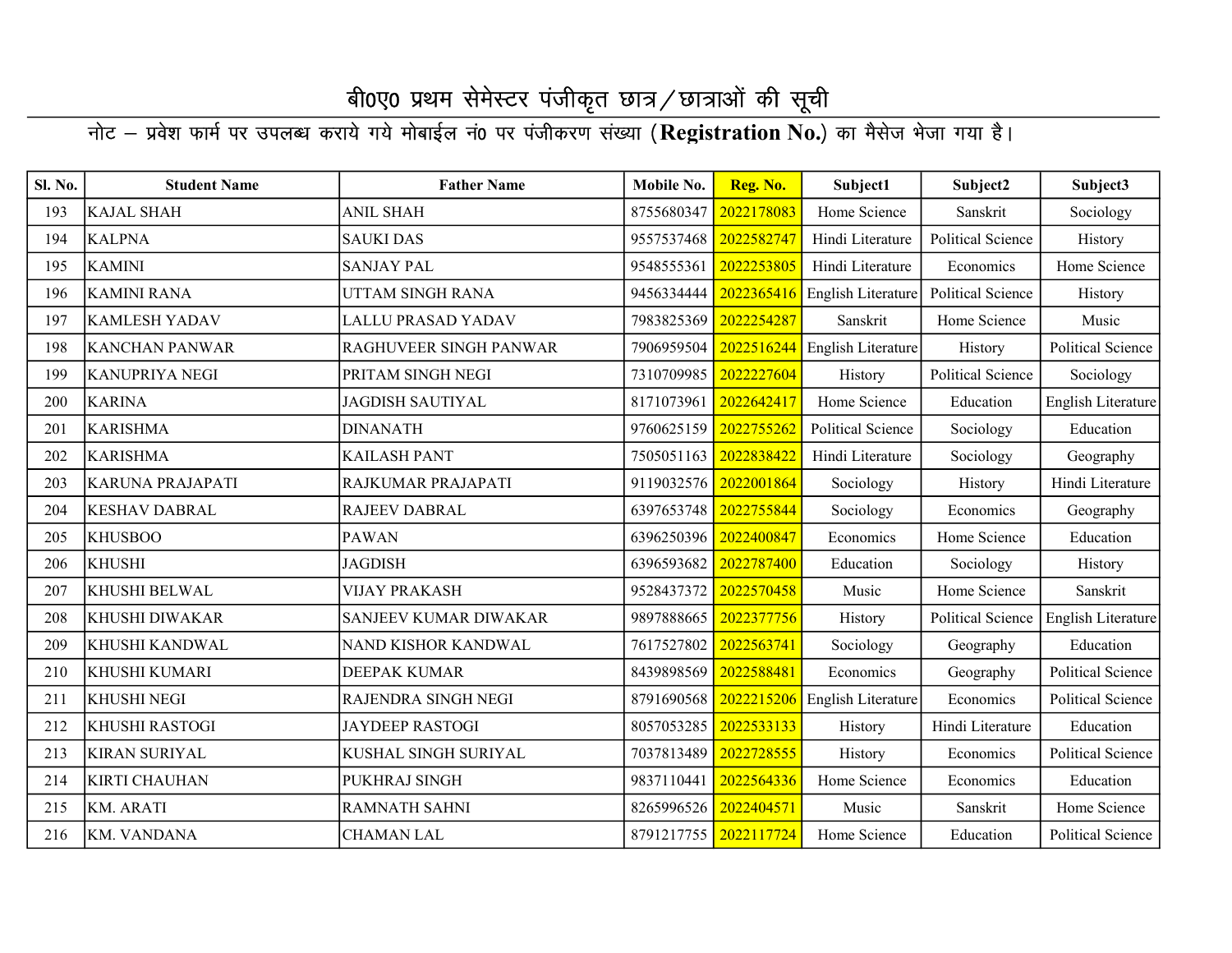| Sl. No. | <b>Student Name</b>      | <b>Father Name</b>        | Mobile No. | Reg. No.   | Subject1                 | Subject2                 | Subject3                 |
|---------|--------------------------|---------------------------|------------|------------|--------------------------|--------------------------|--------------------------|
| 217     | KOMAL CHAUHAN            | VIKRAM SINGH CHAUHAN      | 9068205242 | 2022306111 | Geography                | Economics                | Education                |
| 218     | <b>KOMAL GURUNG</b>      | <b>SURAJ GURUNG</b>       | 7895566377 | 2022232881 | Home Science             | Music                    | Sanskrit                 |
| 219     | KOMAL KASHYAP            | KAILASH CHAND             | 9760435848 | 2022587770 | English Literature       | Mathematics              | Sociology                |
| 220     | KOMAL PRAJAPATI          | RAKESH PRAJAPATI          | 8937912517 | 2022184202 | English Literature       | Political Science        | Geography                |
| 221     | <b>KOMAL RAWAT</b>       | MR.VIRENDRA SINGH RAWAT   | 8191843391 | 2022508414 | History                  | Political Science        | English Literature       |
| 222     | <b>KRISHNA BADONI</b>    | <b>SHYAMLAL BADONI</b>    | 8533041383 | 2022744200 | Economics                | Home Science             | Education                |
| 223     | KRISHNA DABRAL           | DEVENDRA DABRAL           | 7535001567 | 2022340247 | Geography                | Mathematics              | Economics                |
| 224     | <b>KRISHNA RAYAL</b>     | MR. RAMLAL RAYAL          | 7453880156 | 2022672513 | English Literature       | <b>Political Science</b> | History                  |
| 225     | <b>KRISHNA SHARMA</b>    | RAM NEGEENA SHARMA        | 8273115131 | 2022641682 | <b>Political Science</b> | History                  | English Literature       |
| 226     | <b>KRISHNA THAPA</b>     | PURAN BAHADUR THAPA       | 7453831442 | 2022602038 | Music                    | Sanskrit                 | Home Science             |
| 227     | <b>KRISHNANSHU KUMAR</b> | <b>VIJAY KUMAR</b>        | 7302332735 | 2022157733 | Economics                | Education                | Hindi Literature         |
| 228     | <b>KUNAL</b>             | <b>KAMLESH MAURYA</b>     | 9760143571 | 2022738742 | Mathematics              | English Literature       | <b>Political Science</b> |
| 229     | <b>KUSABU BHATT</b>      | <b>GYANI PRASAD BHATT</b> | 9548489488 | 2022084641 | Hindi Literature         | Sociology                | Education                |
| 230     | <b>KUSUM</b>             | <b>GAMBHIR SINGH</b>      | 8477982603 | 2022087575 | <b>Political Science</b> | Geography                | English Literature       |
| 231     | <b>LALITA</b>            | <b>BALAM SINGH</b>        | 8218287495 | 2022315158 | Hindi Literature         | History                  | Economics                |
| 232     | MAHESH SINGH CHOUHAN     | MAHAVIR SINGH CHOUHAN     | 8171654067 | 2022631107 | <b>Political Science</b> | Economics                | Home Science             |
| 233     | <b>MAMTA RATURI</b>      | <b>MOHAN LAL RATURI</b>   | 7017411583 | 2022873777 | History                  | Economics                | Sociology                |
| 234     | <b>MANISH RANA</b>       | <b>JAGAT PRASAD</b>       | 8006711809 | 2022470850 | Education                | Mathematics              | Economics                |
| 235     | <b>MANISH SINGH</b>      | <b>MAHAVEER SINGH</b>     | 7088254089 | 2022704083 | History                  | Sociology                | Economics                |
| 236     | <b>MANISH THAPA</b>      | <b>KISHAN THAPA</b>       | 8791525670 | 2022656800 | Music                    | Sanskrit                 | Home Science             |
| 237     | <b>MANJEET</b>           | <b>RAKESH</b>             | 8273461281 | 2022087565 | History                  | Economics                | Sociology                |
| 238     | <b>MANOJ SINGH MAHAR</b> | <b>JAYPAL SINGH</b>       | 9690222305 | 2022711018 | Economics                | Education                | Sociology                |
| 239     | <b>MANSI AGGRWAL</b>     | AJAY AGGRWAL              | 7906005481 | 2022534535 | English Literature       | History                  | Sociology                |
| 240     | <b>MANSI BISHT</b>       | MR. NARENDRA SINGH BISHT  | 8218437481 | 2022453704 | Hindi Literature         | Sociology                | Economics                |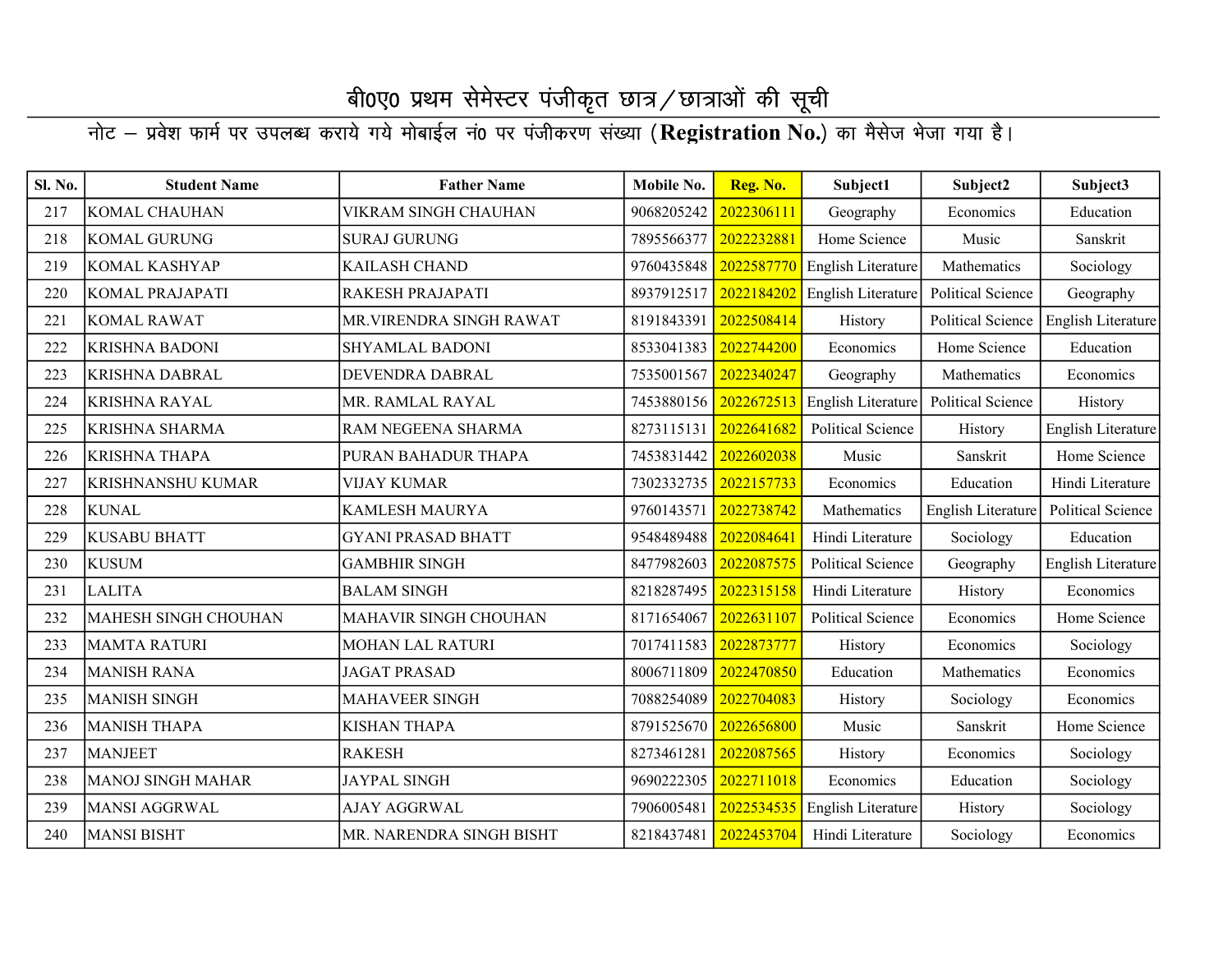| Sl. No. | <b>Student Name</b>    | <b>Father Name</b>            | Mobile No. | Reg. No.   | Subject1           | Subject2                 | Subject3                 |
|---------|------------------------|-------------------------------|------------|------------|--------------------|--------------------------|--------------------------|
| 241     | <b>MANSI NAWANI</b>    | RAM PRASAD NAWANI             | 8979889144 | 2022063101 | Sociology          | Economics                | Hindi Literature         |
| 242     | <b>MANUSMRITI</b>      | <b>VEER SINGH</b>             | 8171641389 | 2022057076 | English Literature | Political Science        | History                  |
| 243     | <b>MAYANK BHATT</b>    | <b>RAM LAL BHATT</b>          | 8267831183 | 2022112726 | History            | Political Science        | English Literature       |
| 244     | MAYANK KUMAR SONI      | <b>VIRENDRA SONI</b>          | 8979058183 | 2022103750 | Geography          | Education                | Economics                |
| 245     | <b>MEENAKSHI</b>       | <b>MR.MANWAR SINGH</b>        | 6395277227 | 2022611133 | Mathematics        | English Literature       | Economics                |
| 246     | <b>MEENAKSHI</b>       | KAMLANAND BASLIYAL            | 9105987522 | 2022527250 | Hindi Literature   | English Literature       | Political Science        |
| 247     | <b>MEENAKSHI</b>       | <b>GAJENDRA SINGH</b>         | 9411152542 | 2022250085 | English Literature | <b>Political Science</b> | History                  |
| 248     | MEENAKSHI RAWAT        | <b>JOT SINGH RAWAT</b>        | 7409663454 | 2022155732 | Economics          | <b>Political Science</b> | Hindi Literature         |
| 249     | MEENAKSHI THAPA        | <b>JEET BAHADUR THAPA</b>     | 8218040358 | 2022353650 | History            | Hindi Literature         | Sociology                |
| 250     | <b>MEENU</b>           | <b>VIRENDRA</b>               | 7895105331 | 2022110248 | Home Science       | Music                    | Sanskrit                 |
| 251     | <b>MINAKSHI</b>        | <b>SURENDRA SINGH</b>         | 7060887386 | 2022881334 | Geography          | Sociology                | Hindi Literature         |
| 252     | MOHAMAD ABRAHIM        | <b>MOHD YAMIN</b>             | 8923983446 | 2022784256 | Geography          | Sociology                | Hindi Literature         |
| 253     | <b>MONIKA</b>          | <b>PRAKASH</b>                | 8445465719 | 2022500660 | English Literature | History                  | <b>Political Science</b> |
| 254     | <b>MONIKA</b>          | <b>SUMMER SINGH</b>           | 8433421032 | 2022376876 | Economics          | Geography                | Sociology                |
| 255     | <b>MONIKA RATURI</b>   | PRAKASH RATURI                | 8279649429 | 2022085714 | English Literature | Economics                | Geography                |
| 256     | <b>MUKUL GIRI</b>      | <b>SANJEEV GIRI</b>           | 8923306819 | 2022880108 | Hindi Literature   | English Literature       | Political Science        |
| 257     | MUSKAN CHAUDHARY       | <b>NARENDRA SINGH</b>         | 8979015315 | 2022471184 | Geography          | <b>Political Science</b> | Sociology                |
| 258     | <b>MUSKAN NEGI</b>     | <b>DHAN SINGH NEGI</b>        | 9045259176 | 2022700505 | History            | Hindi Literature         | Sociology                |
| 259     | <b>MUSKAN RAWAT</b>    | ANOOP SINGH RAWAT             | 7830801073 | 2022834885 | Geography          | <b>Political Science</b> | English Literature       |
| 260     | <b>NAINA TYAGI</b>     | <b>KAPIL TYAGI</b>            | 9870801560 | 2022201323 | Education          | Hindi Literature         | Sociology                |
| 261     | NANDA PRASAD SHUKLA    | PUSHPENDRA KUMAR SHUKLA       | 9358347727 | 2022887825 | English Literature | Hindi Literature         | <b>Political Science</b> |
| 262     | <b>NAVEEN JOSHI</b>    | <b>BASANT KUMAR JOSHI</b>     | 8077152175 | 2022540128 | Economics          | English Literature       | Geography                |
| 263     | <b>NAVNEET KUMAR</b>   | NARESH KUMAR                  | 9149176945 | 2022828216 | English Literature | Economics                | History                  |
| 264     | NAVNEET SINGH BHANDARI | <b>BALVEER SINGH BHANDARI</b> | 9927090507 | 2022638086 | Hindi Literature   | History                  | Economics                |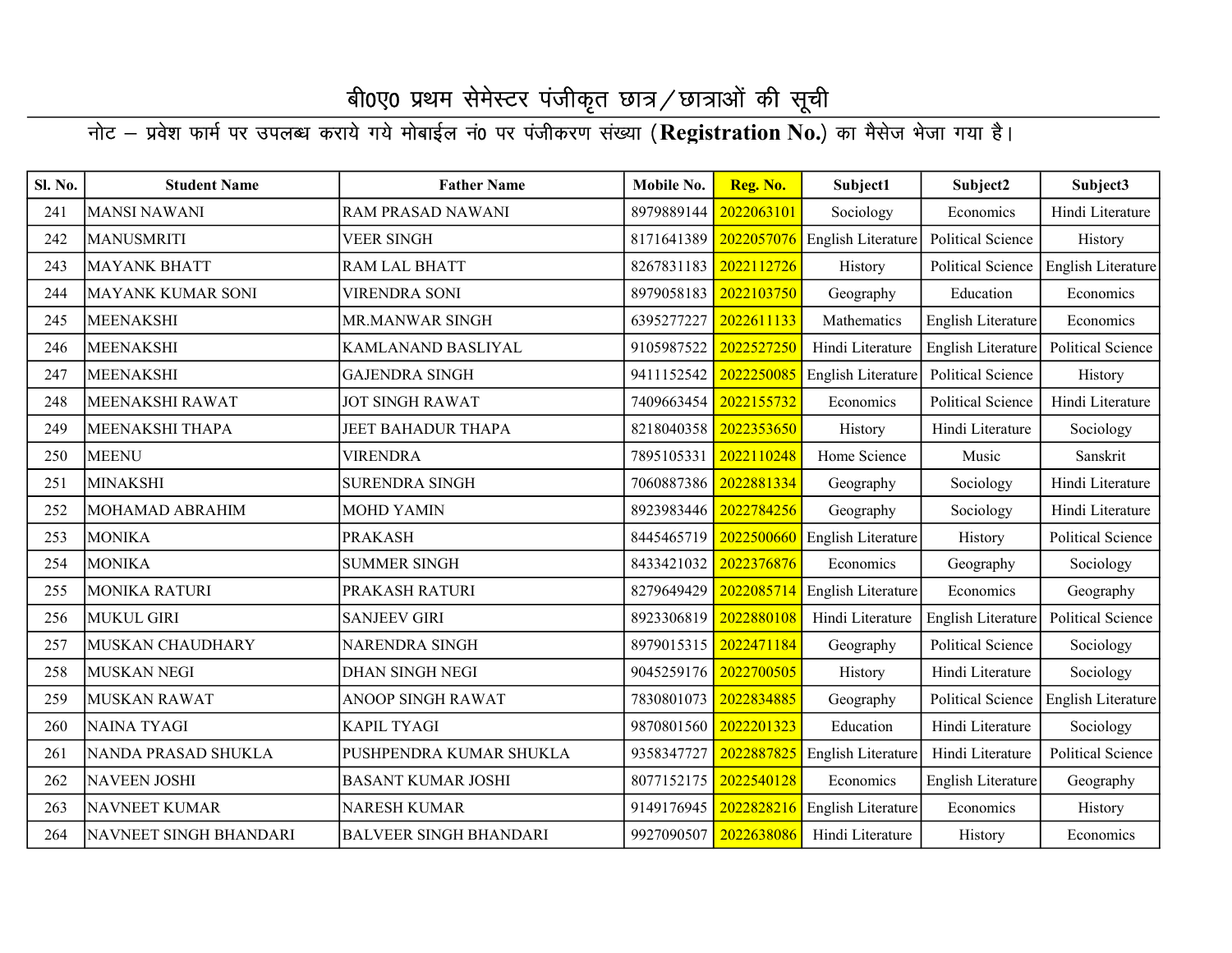| Sl. No. | <b>Student Name</b>   | <b>Father Name</b>             | Mobile No.            | Reg. No.   | Subject1                 | Subject2                 | Subject3                 |
|---------|-----------------------|--------------------------------|-----------------------|------------|--------------------------|--------------------------|--------------------------|
| 265     | NEERAJ SINGH RAWAT    | DEVENDRA SINGH RAWAT           | 8936997517            | 2022080370 | Music                    | Sanskrit                 | Home Science             |
| 266     | <b>NEHA</b>           | <b>MAHESH GOSWAMI</b>          | 7902004281            | 2022614628 | Education                | Hindi Literature         | Sociology                |
| 267     | <b>NEHA</b>           | MUKESH CHANDRA                 | 8449437938            | 2022577484 | Hindi Literature         | Economics                | Education                |
| 268     | <b>NEHA DOKWAL</b>    | MAHENDRA KUMAR DOKWAL          | 8394854247            | 2022461505 | Economics                | Education                | Hindi Literature         |
| 269     | <b>NEHA RATHORE</b>   | VIJAYBHAG SINGH RATHORE        | 8850520569            | 2022608468 | <b>Political Science</b> | Geography                | English Literature       |
| 270     | <b>NIHARIKA</b>       | <b>BRIJESH TIWARI</b>          | 9520963970            | 2022470083 | Hindi Literature         | Geography                | Sociology                |
| 271     | NIKHIL KUSHWAH        | RAJU KUSHWAH                   | 9359348255            | 2022525031 | Music                    | Sanskrit                 | Mathematics              |
| 272     | NIKITA ARORA          | <b>BALRAM ARORA</b>            | 8126796787            | 2022410852 | Sociology                | History                  | <b>Political Science</b> |
| 273     | <b>NIKITA BANSAL</b>  | MR. KAMAL KANT BANSAL          | 7579127470            | 2022537357 | Sociology                | Economics                | Education                |
| 274     | NIKITA MUDGEL         | DEVICHARAN MUDGEL              | 9027352251            | 2022023413 | Economics                | Mathematics              | Education                |
| 275     | <b>NIKITA NEGI</b>    | <b>BUDDDHI SINGH</b>           | 8126544818            | 2022857486 | Economics                | <b>Political Science</b> | Sociology                |
| 276     | <b>NIKITA RATHORE</b> | <b>VIJAYBHAG SINGH RATHORE</b> | 8650706705            | 2022743818 | English Literature       | <b>Political Science</b> | Geography                |
| 277     | <b>NIKITA VYAS</b>    | <b>ROSHAN VYAS</b>             | 9634183399            | 2022473554 | Sanskrit                 | Hindi Literature         | Sociology                |
| 278     | <b>NISHA</b>          | PREETAM SINGH                  | 8755073830            | 2022412744 | History                  | Economics                | Sociology                |
| 279     | <b>NISHA TOMAR</b>    | <b>BILLU TOMAR</b>             | 8449489744            | 2022415781 | Hindi Literature         | Home Science             | Education                |
| 280     | NISHANT NAYAL         | <b>MANOJ NAYAL</b>             | 6396591975            | 2022688680 | Sociology                | <b>Political Science</b> | Home Science             |
| 281     | <b>NITIN</b>          | SATTU SINGH KASHYAP            | 8126241362            | 2022342640 | History                  | Sociology                | Economics                |
| 282     | NITIN PRAJAPATI       | <b>SATISH KUMAR</b>            | 8445860401            | 2022335880 | Geography                | Education                | Hindi Literature         |
| 283     | <b>OM BHARDWAJ</b>    | DEEPAK BHARDWAJ                | 8923368705            | 2022010386 | Sociology                | <b>Political Science</b> | Economics                |
| 284     | OMKAR SINGH RAUTHAN   | MAHIPAL SINGH RAUTHAN          | 8791700804            | 2022105121 | English Literature       | Economics                | <b>Political Science</b> |
| 285     | <b>PALLAVI</b>        | NEERAJ KUMAR                   | 8755307703            | 2022877321 | Geography                | Economics                | Sociology                |
| 286     | PAWAN LEKHWAR         | MR. OMPRAKASH LEKHWAR          | 9119749014            | 2022175287 | Hindi Literature         | Economics                | Education                |
| 287     | <b>PAYAL</b>          | DIWAN CHAND RAMOLA             | 7302021281            | 2022241634 | <b>Political Science</b> | History                  | Economics                |
| 288     | <b>PAYAL</b>          | <b>MOHAN LAL</b>               | 9105812680 2022568757 |            | English Literature       | Sociology                | Geography                |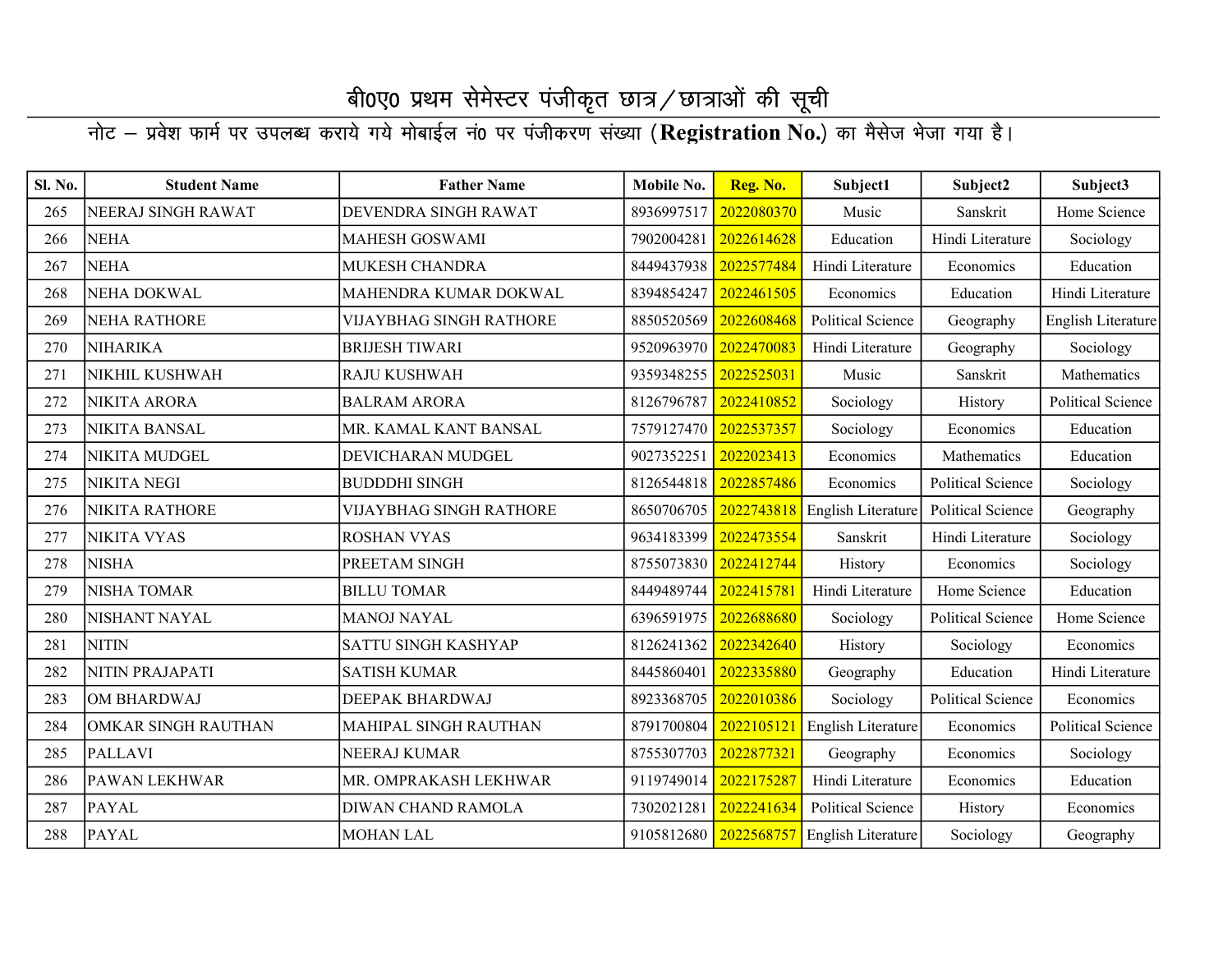| Sl. No. | <b>Student Name</b> | <b>Father Name</b>           | Mobile No. | Reg. No.   | Subject1                                 | Subject2                 | Subject3                 |
|---------|---------------------|------------------------------|------------|------------|------------------------------------------|--------------------------|--------------------------|
| 289     | <b>PHOOLMATI</b>    | <b>BECHULAL</b>              | 9105024468 | 2022804543 | Sanskrit                                 | Hindi Literature         | Home Science             |
| 290     | PIYUSH SHARMA       | PANKAJ SHARMA                | 8171473969 | 2022353000 | History                                  | Economics                | Hindi Literature         |
| 291     | <b>POOJA</b>        | <b>RANBIR SINGH NEGI</b>     | 9045503510 | 2022001470 | <b>Political Science</b>                 | English Literature       | History                  |
| 292     | POOJA RAJBHAR       | <b>SUDAMA PRASAD</b>         | 9997143345 | 2022371104 | Home Science                             | Education                | Economics                |
| 293     | POOJA SEMWAL        | DHIMANAND SEMWAL             | 8958841274 | 2022436154 | Sanskrit                                 | Music                    | Home Science             |
| 294     | <b>POONAM</b>       | <b>MANOHAR SINGH</b>         | 9761798889 | 2022102841 | Hindi Literature                         | Education                | Sociology                |
| 295     | POONAM SHARMA       | NAGENDRA SHARMA              | 7217352149 | 2022652173 | Home Science                             | Sanskrit                 | Music                    |
| 296     | PRACHI PAL          | <b>SURENDRA PAL</b>          | 8272890423 | 2022414153 | Economics                                | Hindi Literature         | Home Science             |
| 297     | PRAKRITI RAMOLA     | <b>JAGBIR CHAND RAMOLA</b>   | 8979591801 | 2022208737 | Mathematics                              | Political Science        | History                  |
| 298     | PRATEEK UPADHYAY    | AJAY KUMAR UPADHYAY          | 8869046223 | 2022678801 | English Literature                       | History                  | Political Science        |
| 299     | PRATHAM KUMAR       | <b>BABU RAM</b>              | 7668553295 | 2022628788 | History                                  | English Literature       | <b>Political Science</b> |
| 300     | PRATHAM RANA        | <b>RANJEET RANA</b>          | 8319228312 | 2022715062 | History                                  | Economics                | Sociology                |
| 301     | PRATYUSH RANA       | <b>GAMBHIR SINGH RANA</b>    | 7906606430 | 2022628658 | History                                  | English Literature       | Mathematics              |
| 302     | PREETAM KUMAR       | <b>MADAN LAL</b>             | 9557377860 | 2022036374 | Sociology                                | Economics                | English Literature       |
| 303     | <b>PREETI</b>       | <b>SUMER CHAND</b>           | 6397311221 | 2022525315 | History                                  | <b>Political Science</b> | Education                |
| 304     | <b>PREETI</b>       | PARMESHWAR RAM               | 9548208466 | 2022165145 | <b>Political Science</b>                 | History                  | English Literature       |
| 305     | <b>PREETI</b>       | <b>SURENDRA SINGH PUNDIR</b> | 9536154807 | 2022352424 | <b>Political Science</b>                 | Sociology                | English Literature       |
| 306     | <b>PREETI</b>       | <b>NARENDRA</b>              | 9690027766 | 2022723611 | Hindi Literature                         | Political Science        | Geography                |
| 307     | <b>PREETI</b>       | DHEERPAL SINGH               | 8865904317 | 2022781885 | Hindi Literature                         | Geography                | Sanskrit                 |
| 308     | <b>PREETI</b>       | <b>SOHAN LAL</b>             | 9719573591 | 2022334425 | Economics                                | Education                | Home Science             |
| 309     | PREETI GAIROLA      | <b>SURENDRA GAIROLA</b>      | 8923249206 | 2022238870 | Economics                                | Political Science        | Geography                |
| 310     | PREETI KASHYAP      | YADRAM KASHYAP               | 6397097268 | 2022656330 | Economics                                | Geography                | Sociology                |
| 311     | <b>PRERNA</b>       | PRAKASH CHAND                | 6399959036 | 2022641255 | Geography                                | English Literature       | Sociology                |
| 312     | <b>PRIYA</b>        | <b>RAMNAYAN</b>              |            |            | 9058759507 2022181352 English Literature | Geography                | Economics                |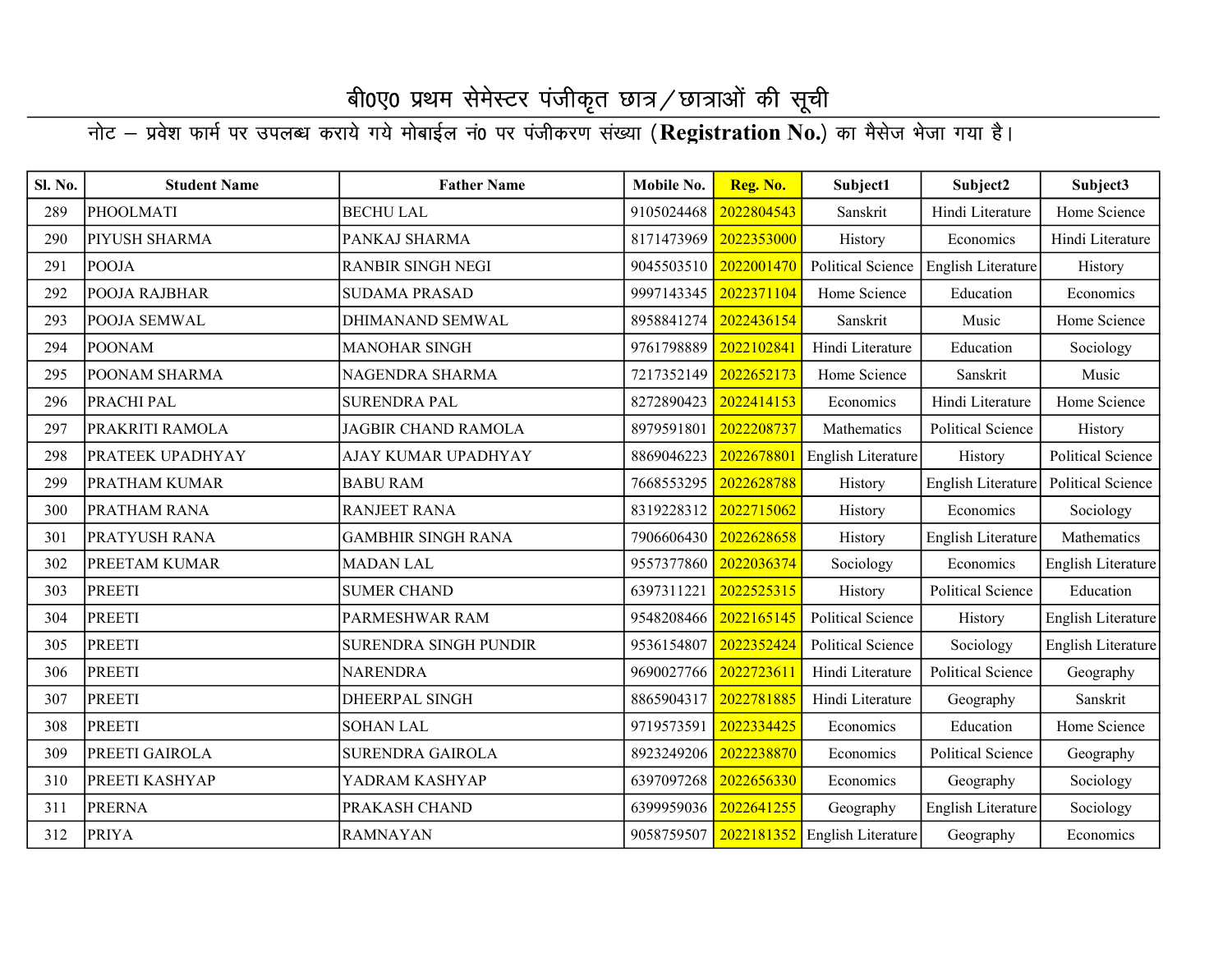| Sl. No. | <b>Student Name</b>  | <b>Father Name</b>         | Mobile No.            | Reg. No.   | Subject1                 | Subject2                 | Subject3           |
|---------|----------------------|----------------------------|-----------------------|------------|--------------------------|--------------------------|--------------------|
| 313     | <b>PRIYA</b>         | TEJRAM BELWAL              | 9917466949            | 2022417861 | Economics                | Sociology                | Geography          |
| 314     | <b>PRIYA</b>         | <b>SHAMBHU RAM</b>         | 8791821279            | 2022182627 | Economics                | Education                | Home Science       |
| 315     | PRIYA BUGANA         | MOR SINGH BUGANA           | 8755664618            | 2022473284 | Geography                | Economics                | Sociology          |
| 316     | PRIYA KANDWAL        | MUKESH KANDWAL             | 9837007955            | 2022445123 | Political Science        | History                  | English Literature |
| 317     | <b>PRIYANKA</b>      | DEENA SINGH RAWAT          | 9531928231            | 2022377635 | Geography                | Sociology                | Hindi Literature   |
| 318     | <b>PRIYANKA</b>      | <b>GURMEET</b>             | 7078341089            | 2022167524 | Hindi Literature         | Education                | Economics          |
| 319     | <b>PRIYANKA</b>      | KHUSHI RAM                 | 8445872237            | 2022602266 | Geography                | <b>Political Science</b> | English Literature |
| 320     | <b>PRIYANKA</b>      | SHOORVEER SINGH RAWAT      | 9557651846            | 2022278680 | Hindi Literature         | English Literature       | History            |
| 321     | <b>PRIYANKA</b>      | PAWAN KUMAR                | 7455974576            | 2022638356 | Economics                | Geography                | Hindi Literature   |
| 322     | PRIYANKA PANWAR      | <b>VINOD SINGH</b>         | 7078747181            | 2022326833 | Geography                | Education                | Sociology          |
| 323     | PRIYANKA PASWAN      | <b>CHUNILAL PASWAN</b>     | 6396642228            | 2022074612 | History                  | Political Science        | English Literature |
| 324     | PRIYANKA RANA        | <b>BIJENDRA SINGH RANA</b> | 8979738424            | 2022682131 | Home Science             | Music                    | Sanskrit           |
| 325     | PRIYANSHI DIVAKAR    | NAVEEN KUMAR               | 7983806808            | 2022003053 | Political Science        | History                  | English Literature |
| 326     | PRIYANSHI RAYAL      | PRAMOD RAYAL               | 9997952238            | 2022457780 | History                  | English Literature       | Political Science  |
| 327     | <b>PRIYANSHU</b>     | <b>AKHILESH</b>            | 8923614518            | 2022560118 | Mathematics              | English Literature       | Economics          |
| 328     | <b>PUSHPA</b>        | <b>SATENDRA SINGH</b>      | 7668241255            | 2022676828 | Sociology                | Home Science             | History            |
| 329     | <b>PUSHPA YADAV</b>  | <b>SIYARAM YADAV</b>       | 9528215903            | 2022246500 | Hindi Literature         | History                  | Sanskrit           |
| 330     | <b>RADHA RAWAT</b>   | <b>SAHAB SINGH RAWAT</b>   | 9325614928            | 2022658734 | History                  | <b>Political Science</b> | English Literature |
| 331     | <b>RADHIKA</b>       | <b>RAJENDRA SINGH</b>      | 7456965990            | 2022226236 | Hindi Literature         | History                  | Sociology          |
| 332     | <b>RAHUL</b>         | SOORBEER SINGH RAWAT       | 8077218527            | 2022417303 | Hindi Literature         | English Literature       | History            |
| 333     | <b>RAHUL GAUTAM</b>  | RAJESH KUMAR GAUTAM        | 9368784336            | 2022146335 | <b>Political Science</b> | Mathematics              | English Literature |
| 334     | <b>RAHUL JAISWAL</b> | OM PRAKASH JAISWAL         | 6395283460            | 2022317370 | Home Science             | Sanskrit                 | Music              |
| 335     | <b>RAHUL KUMAR</b>   | <b>DHARMENDRA RAM</b>      | 7060143556            | 2022585703 | Geography                | Mathematics              | English Literature |
| 336     | <b>RAHUL MAHAR</b>   | <b>RAJENDRA MAHAR</b>      | 6396606976 2022173577 |            | Economics                | Hindi Literature         | Education          |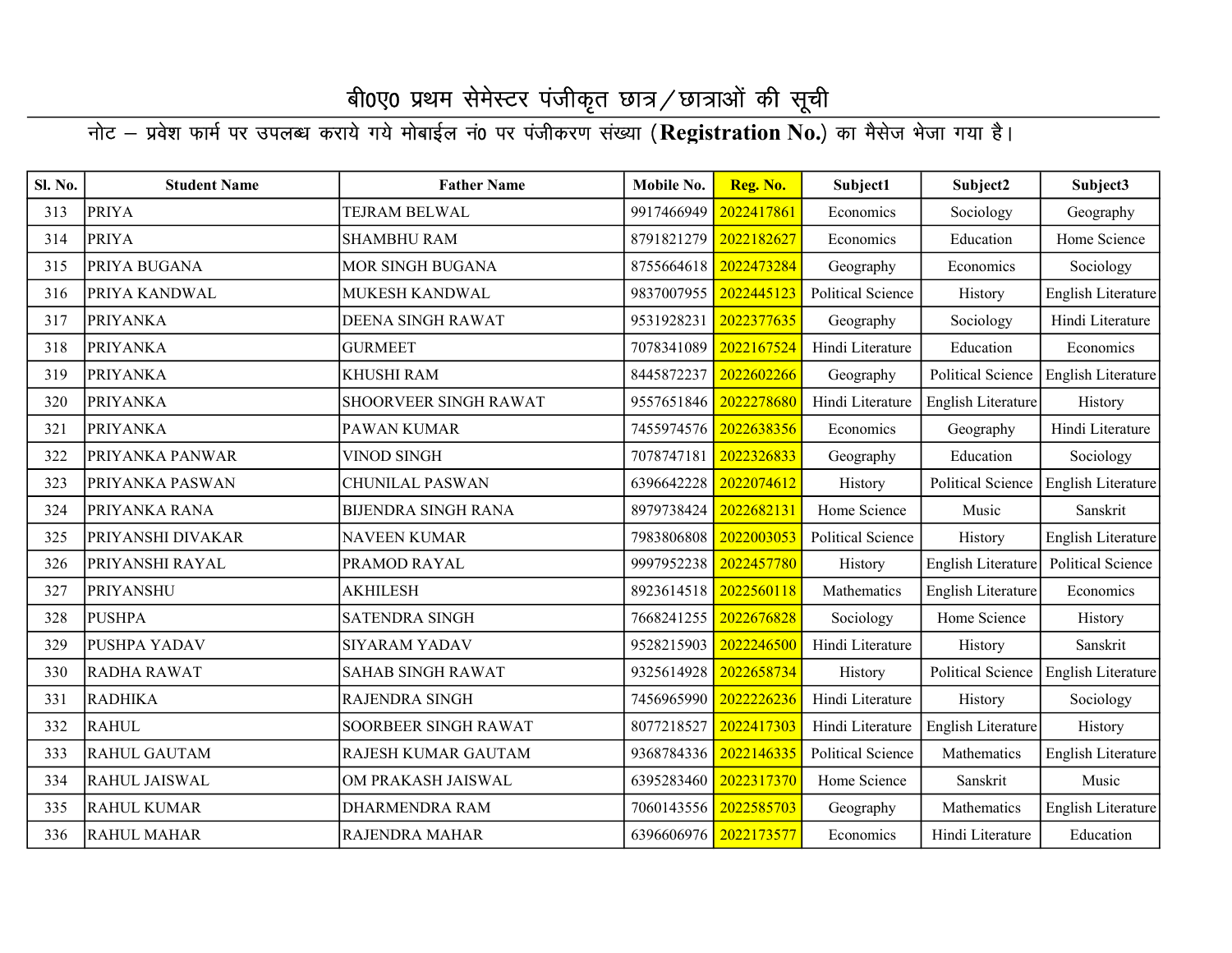| Sl. No. | <b>Student Name</b>   | <b>Father Name</b>         | Mobile No. | Reg. No.    | Subject1           | Subject2                 | Subject3                 |
|---------|-----------------------|----------------------------|------------|-------------|--------------------|--------------------------|--------------------------|
| 337     | <b>RAHUL SINGH</b>    | <b>RAKESH</b>              | 7668027138 | 2022243030  | Geography          | <b>Political Science</b> | Hindi Literature         |
| 338     | <b>RAJ</b>            | <b>INDAL</b>               | 6397438540 | 2022232331  | Hindi Literature   | Sociology                | Geography                |
| 339     | <b>RAJAT NEGI</b>     | MR. RESHAM SINGH NEGI      | 7017423259 | 2022683554  | Hindi Literature   | <b>Political Science</b> | Geography                |
| 340     | <b>RAKHI BHANDARI</b> | <b>HUKM SINGH</b>          | 7457813284 | 2022061422  | Political Science  | English Literature       | Education                |
| 341     | <b>RANJANA</b>        | <b>MAMLESH PAINULY</b>     | 7248422958 | 2022856717  | History            | <b>Political Science</b> | Education                |
| 342     | <b>RAVEENA</b>        | BHEEMENDRA SINGH JAYARA    | 7467840610 | 2022136630  | Home Science       | Music                    | Sanskrit                 |
| 343     | <b>RAVI KUMAR</b>     | <b>SUKHVEER SINGH</b>      | 8791447192 | 2022164288  | Sociology          | Geography                | Education                |
| 344     | <b>RESHMA BAGIYAL</b> | MADAN SINGH BAGIYAL        | 8273152969 | 2022855147  | Music              | Home Science             | Sanskrit                 |
| 345     | <b>RIDAM GROVER</b>   | <b>HARISH KUMAR GROVER</b> | 9870701757 | 2022384303  | Home Science       | Sanskrit                 | History                  |
| 346     | <b>RINKI GUPTA</b>    | PHOOLBADAN GUPTA           | 9548152896 | 2022801434  | Hindi Literature   | Sociology                | Education                |
| 347     | <b>RISHITA SAXENA</b> | <b>RAJEEV SAXENA</b>       | 9927069839 | 2022756634  | Hindi Literature   | Geography                | Home Science             |
| 348     | <b>RITIK NEGI</b>     | ROSHAN SINGH NEGI          | 7300815226 | 2022014077  | English Literature | <b>Political Science</b> | Sociology                |
| 349     | <b>RITIK PATIL</b>    | <b>DINESH KUMAR PATIL</b>  | 9058294714 | 2022364478  | English Literature | Sociology                | Political Science        |
| 350     | <b>RITIKA</b>         | HARI SINGH                 | 9368046036 | 2022305388  | Hindi Literature   | Economics                | Geography                |
| 351     | <b>RITU NEGI</b>      | HAWALDAR SINGH NEGI        | 7078111292 | 2022431605  | Economics          | Geography                | Sociology                |
| 352     | <b>RITU RATURI</b>    | <b>MASTRAM RATURI</b>      | 7465841322 | 2022526105  | Geography          | Education                | Sociology                |
| 353     | <b>RIYA GUPTA</b>     | RAJU PRASHAD GUPTA         | 6396292283 | 2022827633  | Mathematics        | Economics                | Education                |
| 354     | <b>RIYA RAJBHAR</b>   | <b>GIRISH RAJBHAR</b>      | 9758016690 | 2022430851  | History            | Economics                | Sociology                |
| 355     | <b>RIYA SINGH</b>     | DHEERENDRA KUMAR SINGH     | 9058898669 | 2022863484  | Education          | Sociology                | History                  |
| 356     | <b>RIYA TIWARI</b>    | VED PRAKASH TIWARI         | 8077334733 | 2022750876  | Education          | Sociology                | English Literature       |
| 357     | ROHAN BAHADUR THAPA   | POORAN BAHADUR THAPA       | 8650142527 | 2022036566  | Hindi Literature   | Education                | <b>Political Science</b> |
| 358     | ROHAN VISHWAKARMA     | LAXMI PRASAD VISHWAKARMA   | 8630792487 | 2022607725  | Education          | Sociology                | History                  |
| 359     | <b>ROHIT ARYA</b>     | <b>MAHADEV ARYA</b>        | 7300879472 | used number | Music              | <b>Mathematics</b>       | Sanskrit                 |
| 360     | <b>ROHIT ARYA</b>     | ANIL KUMAR ARYA            | 9084434831 | 2022143286  | Geography          | Sociology                | Education                |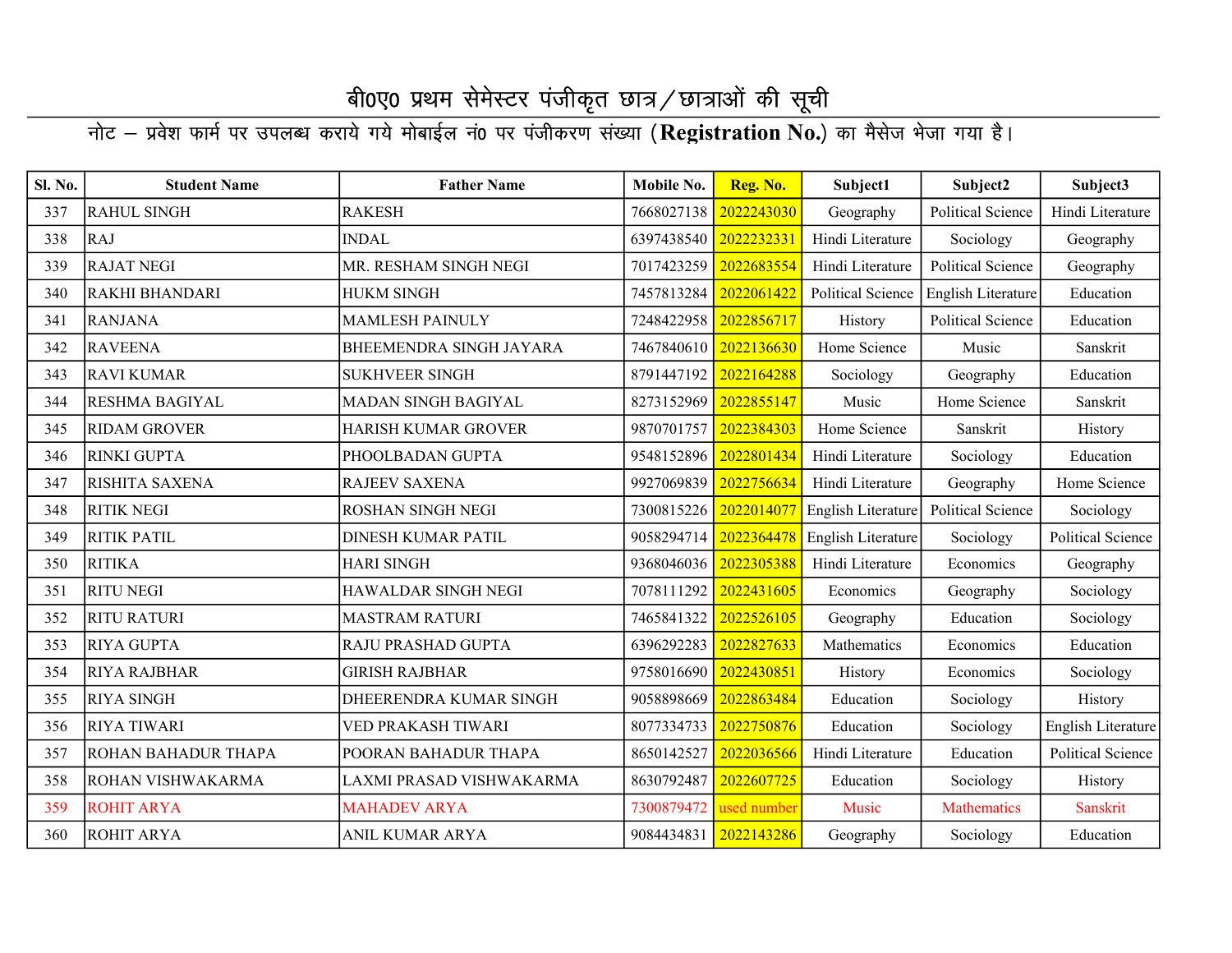| Sl. No. | <b>Student Name</b>      | <b>Father Name</b>         | Mobile No. | Reg. No.   | Subject1           | Subject2                 | Subject3                  |
|---------|--------------------------|----------------------------|------------|------------|--------------------|--------------------------|---------------------------|
| 361     | ROHIT CHHETRI            | <b>GAGAN CHHETRI</b>       | 9557423580 | 2022387531 | Hindi Literature   | Education                | Geography                 |
| 362     | <b>ROHIT KUMAR</b>       | MR MANI LAL MARCHWAN       | 8126463502 | 2022872881 | Economics          | Hindi Literature         | History                   |
| 363     | <b>ROHIT KUMAR</b>       | JAIPAL LAL                 | 9997745748 | 2022330568 | History            | Hindi Literature         | Sociology                 |
| 364     | ROHIT MADESIA            | <b>MAHENDER MADESIA</b>    | 8979838689 | 2022841045 | Sanskrit           | Home Science             | Political Science         |
| 365     | <b>ROHIT RAM</b>         | <b>RAVINDRA RAM</b>        | 7453064594 | 2022664826 | Sociology          | Home Science             | Education                 |
| 366     | ROHIT SINGH RANA         | CHANDAN SINGH RANA         | 9389602513 | 2022816673 | Geography          | Education                | Sociology                 |
| 367     | ROHIT SINGH RANA         | <b>KUNWAR SINGH RANA</b>   | 7310709821 | 2022356417 | Geography          | English Literature       | Hindi Literature          |
| 368     | ROHITASHAV KUMAR ARYA    | <b>BHUDEV ARYA</b>         | 9627697722 | 2022246348 | Political Science  | Sociology                | Hindi Literature          |
| 369     | RUCHI KARANWAL           | RAKESH KARANWAL            | 9027093188 | 2022305557 | Hindi Literature   | Sanskrit                 | Geography                 |
| 370     | <b>SACHIN</b>            | <b>BACHAN SINGH RAWAT</b>  | 6398869096 | 2022873511 | Hindi Literature   | Economics                | Geography                 |
| 371     | <b>SACHIN SEMWAL</b>     | <b>TIKARAM SEMWAL</b>      | 8958306812 | 2022541364 | Geography          | English Literature       | Mathematics               |
| 372     | <b>SACHIN SINGH RANA</b> | <b>AVTAR SINGH RANA</b>    | 7300577258 | 2022443378 | Sociology          | English Literature       | Political Science         |
| 373     | <b>SADHANA</b>           | <b>SHIV SHAKTI</b>         | 9418673503 | 2022822541 | Home Science       | Economics                | Education                 |
| 374     | <b>SADHNA</b>            | <b>SUNIL KUMAR JOSHI</b>   | 8954639273 | 2022874486 | Sociology          | History                  | Home Science              |
| 375     | <b>SAHIL BARTHWAL</b>    | <b>GAJENDRA BARTHWAL</b>   | 9027999658 | 2022687114 | Economics          | English Literature       | Mathematics               |
| 376     | <b>SAHIL POKHRIYAL</b>   | <b>BASUDEV POKHRIYAL</b>   | 9528781705 | 2022631701 | Political Science  | History                  | <b>English Literature</b> |
| 377     | <b>SAHIL SINGH</b>       | PRADEEP SINGH              | 8439345798 | 2022358357 | Geography          | Economics                | <b>English Literature</b> |
| 378     | <b>SAKSHI</b>            | <b>KISHOR KUMAR</b>        | 8439853016 | 2022833101 | Geography          | <b>Political Science</b> | English Literature        |
| 379     | <b>SAKSHI</b>            | SURENDRA SINGH RAWAT       | 9639656532 | 2022204568 | Sociology          | Geography                | Hindi Literature          |
| 380     | <b>SAKSHI CHAMOLI</b>    | <b>BHAGAT RAM CHAMOLI</b>  | 9149072529 | 2022071671 | Hindi Literature   | English Literature       | Education                 |
| 381     | <b>SAKSHI KALURA</b>     | PRAHLAD SINGH KALURA       | 9368771085 | 2022022441 | English Literature | Hindi Literature         | Geography                 |
| 382     | <b>SAKSHI PAINULY</b>    | <b>DEEPAK PAINULY</b>      | 8279691886 | 2022851558 | Economics          | Mathematics              | Sanskrit                  |
| 383     | <b>SAKSHI RANGAR</b>     | <b>DINESH SINGH RANGAR</b> | 7983557220 | 2022766527 | History            | <b>Political Science</b> | English Literature        |
| 384     | <b>SAKSHI RAWAT</b>      | DHRAMVEERSINGH RAWAT       | 8126519482 | 2022153850 | Political Science  | English Literature       | Sociology                 |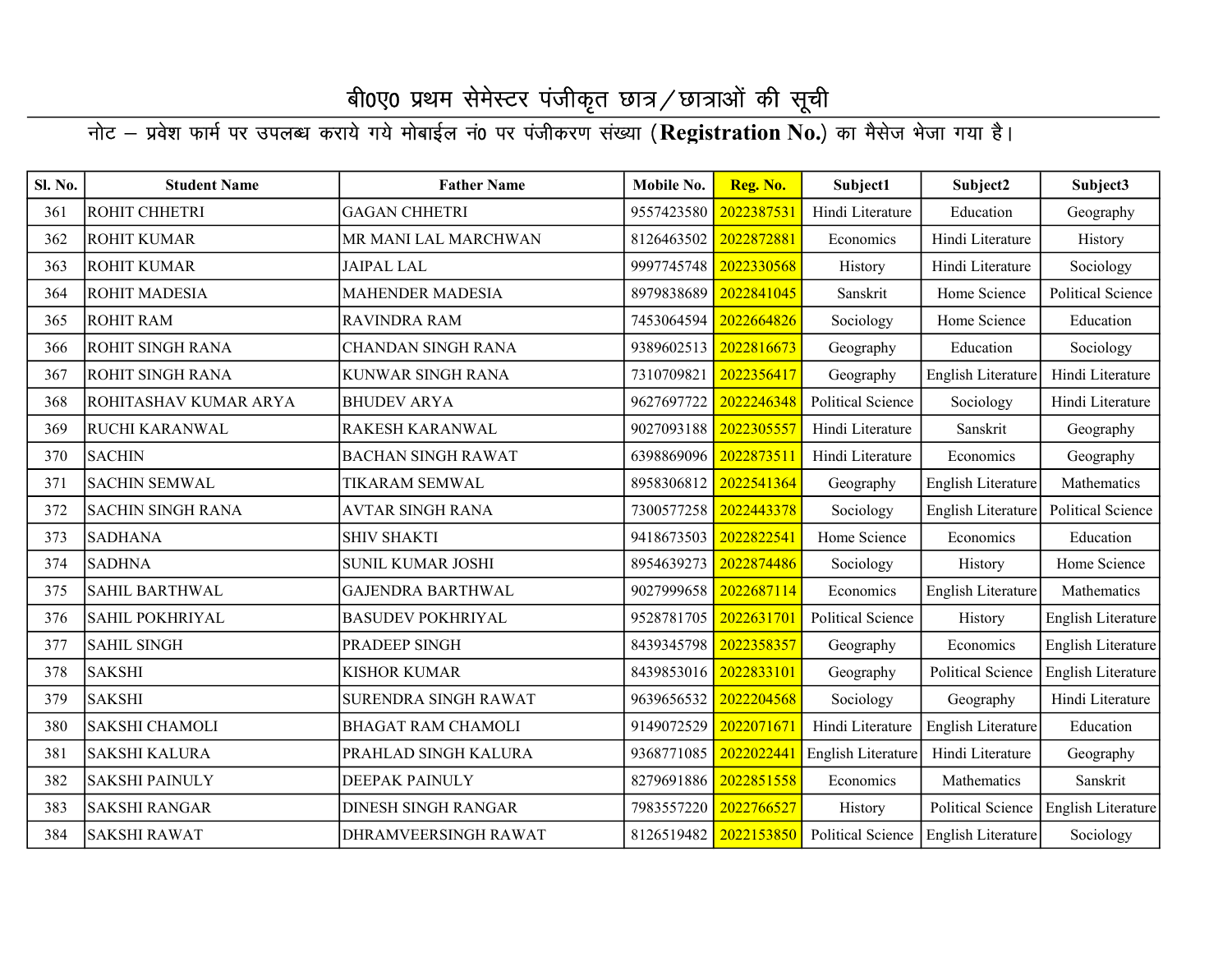| Sl. No. | <b>Student Name</b>      | <b>Father Name</b>        | Mobile No. | Reg. No.   | Subject1                 | Subject2                 | Subject3                 |
|---------|--------------------------|---------------------------|------------|------------|--------------------------|--------------------------|--------------------------|
| 385     | <b>SAKSHI YADAV</b>      | <b>RUDAL YADAV</b>        | 8273693723 | 2022611778 | Hindi Literature         | Economics                | Education                |
| 386     | <b>SALONI KUNWAR</b>     | <b>MOHAN SINGH KUNWAR</b> | 8445078211 | 2022245352 | <b>Political Science</b> | Geography                | English Literature       |
| 387     | <b>SALONI PANWAR</b>     | <b>JAIMAL SINGH</b>       | 9368208427 | 2022282383 | English Literature       | History                  | <b>Political Science</b> |
| 388     | <b>SAMEEKSHA CHHETRI</b> | <b>ANIL KUMAR</b>         | 8791020704 | 2022708647 | English Literature       | Geography                | Economics                |
| 389     | <b>SANDEEP DABRAL</b>    | SOHAN LAL DABRAL          | 9837915522 | 2022784808 | Hindi Literature         | English Literature       | History                  |
| 390     | <b>SANDHYA</b>           | <b>BHARAT SAHNI</b>       | 8527971566 | 2022234807 | Hindi Literature         | Home Science             | Education                |
| 391     | <b>SANDHYA</b>           | VIJENDRA SINGH RANGAR     | 8449527090 | 2022174281 | Geography                | Education                | Sociology                |
| 392     | <b>SANDHYA RAWAT</b>     | <b>SUNDER SINGH RAWAT</b> | 6397786112 | 2022156076 | Music                    | English Literature       | Sociology                |
| 393     | <b>SANIYA RANI</b>       | VIKRAM SINGH CHAUHAN      | 6395263029 | 2022760748 | Economics                | English Literature       | Political Science        |
| 394     | <b>SANJANA JAISWAL</b>   | JAWAHAR LAL               | 8858009730 | 2022422405 | Economics                | <b>Political Science</b> | History                  |
| 395     | <b>SANJANA KAINTURA</b>  | RAJENDRA SINGH KAINTURA   | 7453040871 | 2022780046 | History                  | Political Science        | Economics                |
| 396     | <b>SANJANA KURIYAL</b>   | ROSHAN KURIYAL            | 7302014886 | 2022348264 | Geography                | Sociology                | Hindi Literature         |
| 397     | <b>SANJAY KUMAR</b>      | <b>DANVEER</b>            | 6398624766 | 2022252381 | <b>Political Science</b> | History                  | Economics                |
| 398     | <b>SANJAY SINGH NEGI</b> | KUNWAR SINGH NEGI         | 6395833221 | 2022732476 | Education                | <b>Political Science</b> | Sociology                |
| 399     | <b>SAPNA</b>             | LAKHAN SINGH              | 7060930166 | 2022864117 | Geography                | Sociology                | Hindi Literature         |
| 400     | <b>SAPNA</b>             | <b>DHARAM SHING</b>       | 9690352991 | 2022680228 | Home Science             | Music                    | Sanskrit                 |
| 401     | <b>SAPNA CHAUDHARY</b>   | <b>ANOOP SINGH</b>        | 8630051160 | 2022640448 | Hindi Literature         | Geography                | Sociology                |
| 402     | <b>SAPNA RAWAT</b>       | MR. KOMAL SINGH RAWAT     | 8057604311 | 2022512064 | History                  | English Literature       | Political Science        |
| 403     | <b>SARITA</b>            | <b>SATYE SINGH</b>        | 8958779960 | 2022606620 | English Literature       | <b>Political Science</b> | History                  |
| 404     | <b>SARWAGYA KUKRETI</b>  | <b>HARISH KUKRETI</b>     | 6396618840 | 2022376220 | Sociology                | Geography                | Economics                |
| 405     | <b>SATISH</b>            | <b>DEVLASH GUPTA</b>      | 7017030633 | 2022142815 | Sanskrit                 | Music                    | Home Science             |
| 406     | <b>SATYAKAM TYAGI</b>    | <b>RAVIDEEP TYAGI</b>     | 7818875457 | 2022227276 | History                  | <b>Political Science</b> | Economics                |
| 407     | <b>SAURABH MANDAL</b>    | <b>SAMEER KANT MANDAL</b> | 8218199418 | 2022370841 | Home Science             | Music                    | Sanskrit                 |
| 408     | <b>SAURABH YADAV</b>     | <b>HARE RAM YADAV</b>     | 7906440298 | 2022085873 | <b>Political Science</b> | Geography                | English Literature       |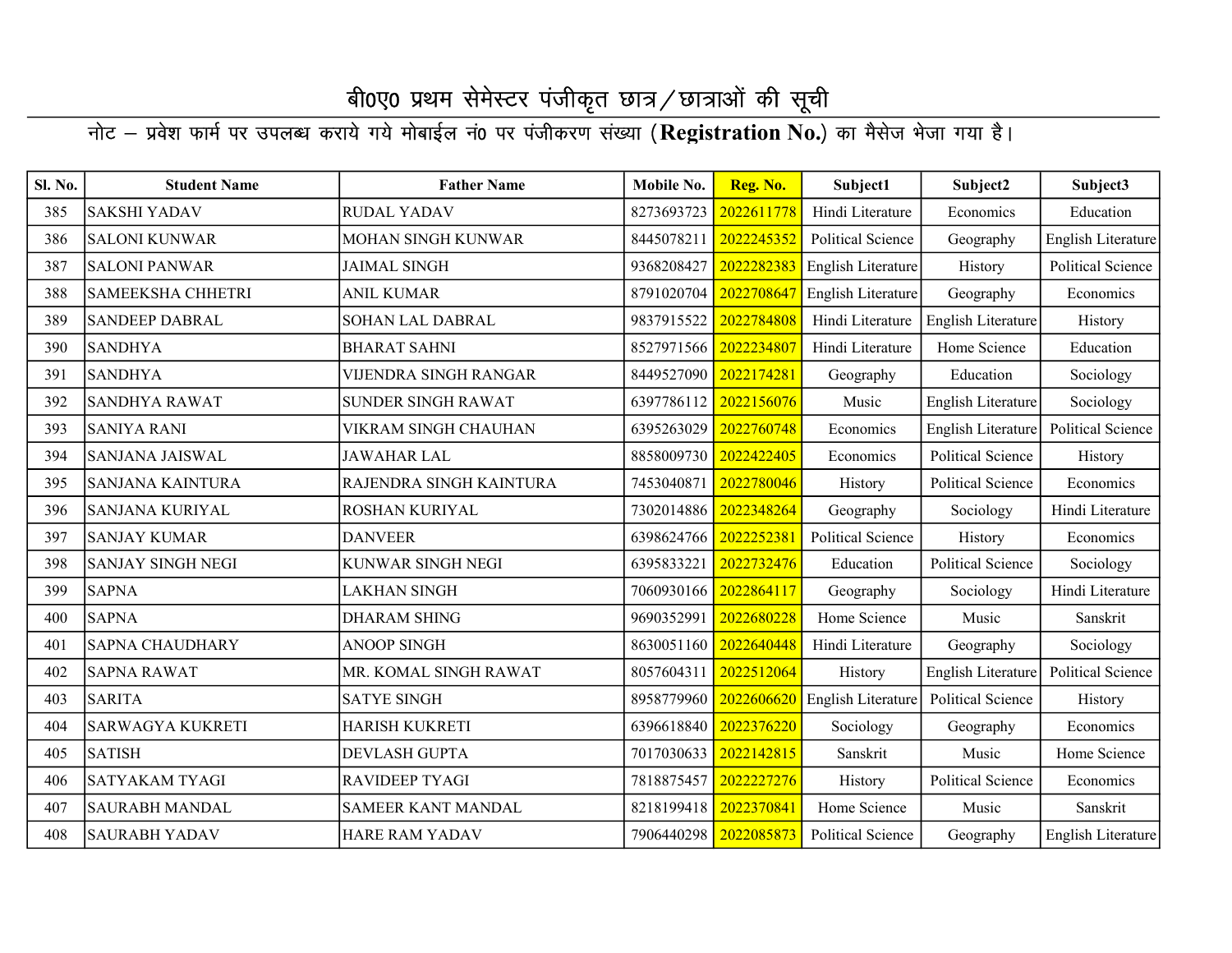#### नोट – प्रवेश फार्म पर उपलब्ध कराये गये मोबाईल नं0 पर पंजीकरण संख्या (Registration No.) का मैसेज भेजा गया है।

| Sl. No. | <b>Student Name</b>          | <b>Father Name</b>      | Mobile No.            | Reg. No.   | Subject1                                 | Subject2           | Subject3                 |
|---------|------------------------------|-------------------------|-----------------------|------------|------------------------------------------|--------------------|--------------------------|
| 409     | <b>SAURAV SINGH BHANDARI</b> | YASHPAL SINGH BHANDARI  | 9639123606            | 2022131844 | History                                  | English Literature | <b>Political Science</b> |
| 410     | <b>SAURBHI PANWAR</b>        | VIRENDRA SINGH PANWAR   | 9758268045            | 2022523281 | History                                  | English Literature | Sociology                |
| 411     | <b>SEEMA</b>                 | <b>SHANTI PRASAD</b>    | 7017383308            | 2022210084 | Home Science                             | Sociology          | Geography                |
| 412     | <b>SHABNAM</b>               | ASHRAF ALI              | 7895130850            | 2022005126 | Sociology                                | History            | Hindi Literature         |
| 413     | <b>SHAGUN GOSWAMI</b>        | RAMGOPAL GIRI GOSWAMI   | 7668186614            | 2022326866 | Geography                                | Hindi Literature   | Sociology                |
| 414     | <b>SHAGUN YADAV</b>          | <b>SUNIL YADAV</b>      | 8791558810 2022326365 |            | Political Science                        | Economics          | English Literature       |
| 415     | <b>SHAIJAL KAUR</b>          | <b>GHANSHYAM SINGH</b>  | 8273871251            | 2022218776 | <b>English Literature</b>                | Geography          | Sociology                |
| 416     | <b>SHAILESH SINGH</b>        | RAJPAL SINGH            | 8630626518 2022314684 |            | Mathematics                              | Economics          | History                  |
| 417     | <b>SHAILJA</b>               | <b>ASHOK KUMAR</b>      | 9319121508            | 2022730575 | <b>Political Science</b>                 | Hindi Literature   | History                  |
| 418     | <b>SHAILJA SEMWAL</b>        | RAJENDER SEMWAL         | 7078817051            | 2022420161 | Sociology                                | Education          | Geography                |
| 419     | <b>SHALINI BAKROLA</b>       | <b>DINESH BAKROLA</b>   | 9716385783            | 2022273376 | Hindi Literature                         | Economics          | Sociology                |
| 420     | <b>SHALU RAWAT</b>           | SURENDRA SINGH RAWAT    | 8191035689            | 2022412872 | Education                                | Economics          | Hindi Literature         |
| 421     | <b>SHALU SAHANI</b>          | MR. SUNIL SAHANI        | 9528361767            | 2022262243 | History                                  | Sociology          | Education                |
| 422     | <b>SHANTA KUMAR THAPA</b>    | <b>DEULE THAPA</b>      | 8218315626            | 2022453334 | Sociology                                | Hindi Literature   | History                  |
| 423     | <b>SHEEETAL PANWAR</b>       | UTTAM SINGH             | 7017810901            | 2022283627 | Geography                                | English Literature | Sociology                |
| 424     | <b>SHEETAL</b>               | <b>HARI PRASAD</b>      | 9368602983            | 2022284628 | Education                                | Geography          | Hindi Literature         |
| 425     | <b>SHEETAL</b>               | <b>JAI PRAKASH</b>      | 8171920147            | 2022045370 | Geography                                | Sociology          | Economics                |
| 426     | <b>SHEFALI</b>               | PREM SINGH BISHT        | 7248875328            | 2022703081 | Home Science                             | Sanskrit           | Music                    |
| 427     | <b>SHIVAM</b>                | <b>RAMESH KUMAR</b>     | 8958749770            | 2022307626 | Economics                                | History            | <b>Political Science</b> |
| 428     | <b>SHIVAM BHATT</b>          | <b>LAXMI DUTT BHATT</b> | 8445553857            | 2022243404 | Sociology                                | Hindi Literature   | Education                |
| 429     | <b>SHIVAM MAURYA</b>         | <b>DEEPAK MAURYA</b>    | 9811592129            | 2022772337 | Economics                                | Education          | Sociology                |
| 430     | <b>SHIVANI</b>               | <b>DHYANPAL</b>         | 8755466971            | 2022822132 | Hindi Literature                         | Education          | Sanskrit                 |
| 431     | <b>SHIVANI</b>               | <b>DEVENDRA KUMAR</b>   | 9897145347            | 2022420131 | History                                  | English Literature | Home Science             |
| 432     | <b>SHIVANI</b>               | KRIPAL SINGH PADIYAR    |                       |            | 8791015254 2022846752 English Literature | Hindi Literature   | History                  |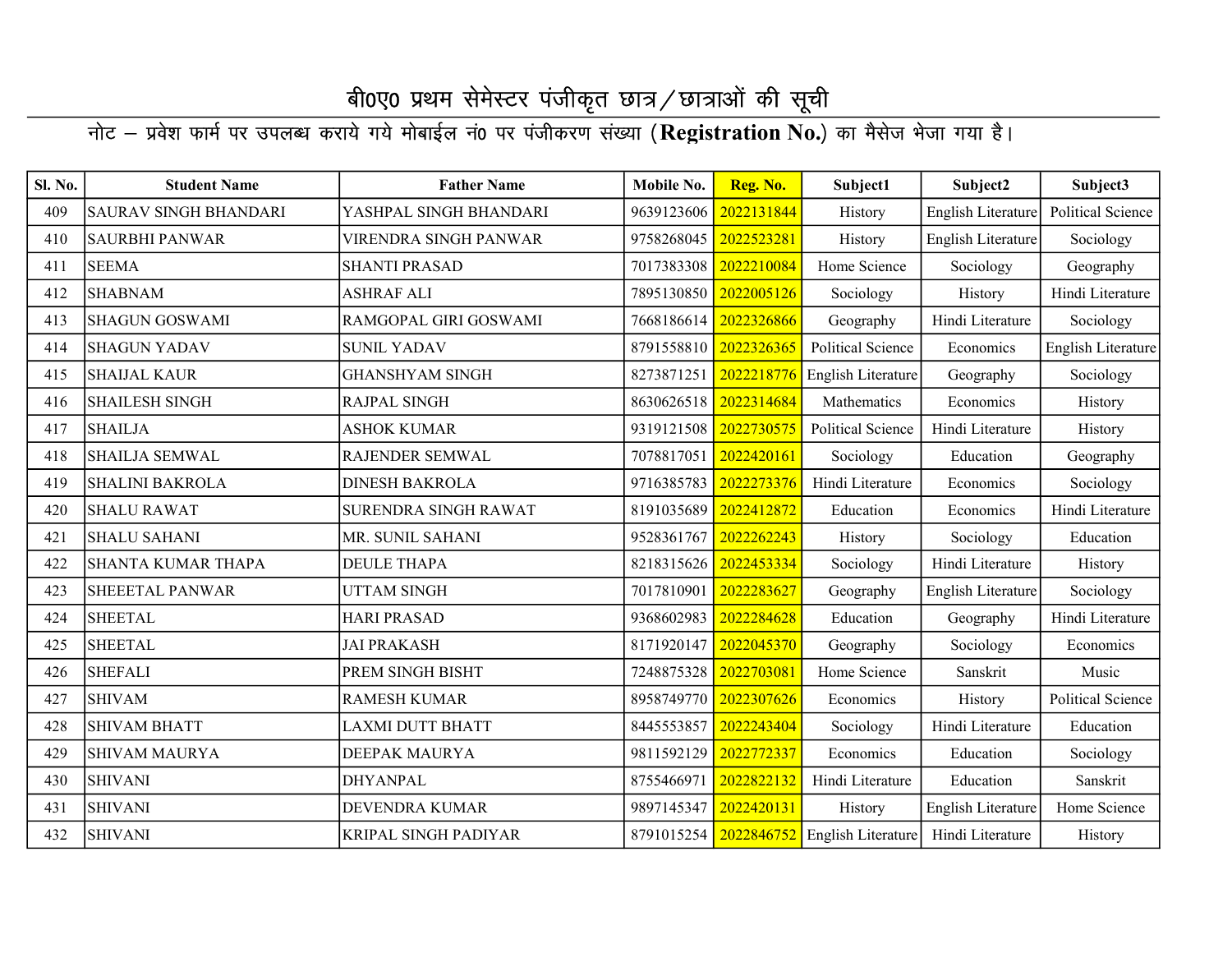| Sl. No. | <b>Student Name</b>     | <b>Father Name</b>         | Mobile No.            | Reg. No.   | Subject1                 | Subject2                 | Subject3                  |
|---------|-------------------------|----------------------------|-----------------------|------------|--------------------------|--------------------------|---------------------------|
| 433     | <b>SHIVANI</b>          | YOGENDRA KUMAR             | 7217374659            | 2022327013 | History                  | Sociology                | <b>Political Science</b>  |
| 434     | <b>SHIVANI CHAUHAN</b>  | RAVINDRA SINGH CHAUHAN     | 9149002986            | 2022538710 | English Literature       | History                  | Sociology                 |
| 435     | <b>SHIVANI KASHYAP</b>  | SHEKHAR KASHYAP            | 6395513904            | 2022706878 | Home Science             | Sanskrit                 | Music                     |
| 436     | <b>SHIVANI NEGI</b>     | LAXMAN SINGH NEGI          | 8532839431            | 2022376223 | Geography                | English Literature       | Political Science         |
| 437     | <b>SHIVANI NEGI</b>     | MR.GUMAN SINGH NEGI        | 8273151749            | 2022501254 | Geography                | Economics                | Sociology                 |
| 438     | <b>SHIVANI PAL</b>      | <b>BIJENDRA PAL</b>        | 9528109419            | 2022701000 | Hindi Literature         | Education                | Music                     |
| 439     | <b>SHIVANI TYAGI</b>    | <b>SATENDRA TYAGI</b>      | 9759818482            | 2022870858 | <b>Political Science</b> | Sociology                | Economics                 |
| 440     | <b>SHIVANSHU RAWAT</b>  | <b>BALVEER SINGH RAWAT</b> | 8439611039            | 2022306637 | Music                    | Education                | Hindi Literature          |
| 441     | <b>SHOBHIT ARORA</b>    | <b>HARISH ARORA</b>        | 9760474468            | 2022408431 | Sociology                | Economics                | Education                 |
| 442     | <b>SHRESHTHI</b>        | <b>RAKESH LAL</b>          | 9149303148            | 2022842685 | Hindi Literature         | Sanskrit                 | Political Science         |
| 443     | <b>SHRISHTI</b>         | <b>BELAM SINGH</b>         | 6396222197            | 2022156775 | Economics                | Geography                | Sociology                 |
| 444     | <b>SHRISHTI ARYA</b>    | RAM BILAS ARYA             | 7302224256            | 2022360777 | <b>Political Science</b> | History                  | <b>English Literature</b> |
| 445     | <b>SHRISTI MISHRA</b>   | <b>ANUP MISHRA</b>         | 7417010820            | 2022460337 | English Literature       | History                  | Hindi Literature          |
| 446     | <b>SHRIYANSHU JOSHI</b> | MR BHASKAR JOSHI           | 9634816747            | 2022344158 | History                  | <b>Political Science</b> | English Literature        |
| 447     | <b>SHRUTI</b>           | <b>MEHARBAN SINGH</b>      | 9639972640            | 2022352844 | Hindi Literature         | Geography                | Economics                 |
| 448     | SHUBHAM JAYASWAL        | PREM CHAND JAYASWAL        | 9870965526            | 2022407040 | Education                | Sociology                | History                   |
| 449     | <b>SHWETA</b>           | SHRI MOHAN SINGH CHAUHAN   | 7830360954            | 2022806140 | Sociology                | History                  | Hindi Literature          |
| 450     | <b>SIDDHARTH NEGI</b>   | <b>SUNIL NEGI</b>          | 9520992252            | 2022860541 | English Literature       | Sociology                | Hindi Literature          |
| 451     | SIDDHARTH RAWAT         | <b>SABAR SINGH</b>         | 7078116394            | 2022603672 | Mathematics              | English Literature       | Economics                 |
| 452     | <b>SIDDHARTH VYAS</b>   | <b>BIRJ MOHAN VYAS</b>     | 9756202760            | 2022232426 | <b>Political Science</b> | History                  | English Literature        |
| 453     | <b>SIMRAN</b>           | <b>GANESH THAPA</b>        | 9837469658            | 2022841832 | Hindi Literature         | Sociology                | Geography                 |
| 454     | <b>SIMRAN</b>           | ANIL KUMAR                 | 7454864057            | 2022110455 | Hindi Literature         | Education                | Music                     |
| 455     | <b>SIMRAN AGNIHOTRI</b> | SURESH CHANDRA AGNIHOTRI   | 9410138325            | 2022547306 | History                  | <b>Political Science</b> | Sociology                 |
| 456     | <b>SIMRAN PANWAR</b>    | <b>ASHOK SINGH</b>         | 6395597356 2022374634 |            | Home Science             | Music                    | Sanskrit                  |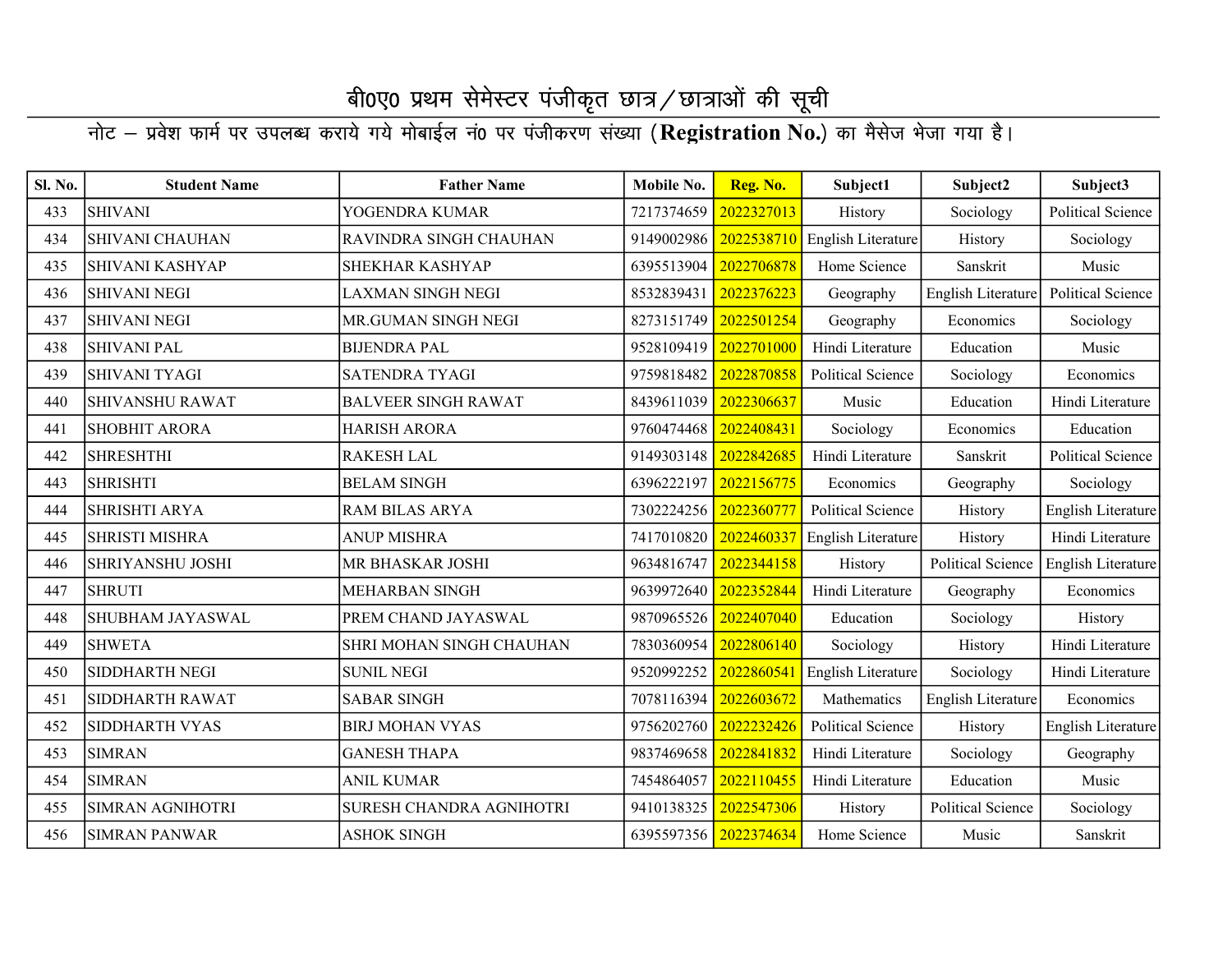| Sl. No. | <b>Student Name</b>     | <b>Father Name</b>           | Mobile No. | Reg. No.   | Subject1           | Subject2                  | Subject3                  |
|---------|-------------------------|------------------------------|------------|------------|--------------------|---------------------------|---------------------------|
| 457     | <b>SIMRAN RAWAT</b>     | <b>MUKESH SINGH</b>          | 7037174108 | 2022612380 | Economics          | History                   | Hindi Literature          |
| 458     | <b>SOMDUTT TIWARI</b>   | <b>RAVI SHANKER TIWARI</b>   | 8218477219 | 2022706473 | Education          | Economics                 | Sociology                 |
| 459     | SOMYA KANOJIYA          | MUKESH KANOJIYA              | 9897171300 | 2022113612 | English Literature | History                   | Political Science         |
| 460     | <b>SONAM MALLAH</b>     | <b>RAMU MALLAH</b>           | 8449284147 | 2022473403 | Economics          | Geography                 | Sociology                 |
| 461     | <b>SONI YADAV</b>       | <b>RUDAL YADAV</b>           | 7505143578 | 2022062865 | Hindi Literature   | Economics                 | Education                 |
| 462     | <b>SONIYA BHANDARI</b>  | <b>BIRBAL BHANDARI</b>       | 6397734017 | 2022705368 | History            | Political Science         | Home Science              |
| 463     | SONIYA CHAUDHARY        | <b>SURESH PAL CHOUDHARI</b>  | 8534060870 | 2022353151 | Sociology          | History                   | <b>Political Science</b>  |
| 464     | <b>SRISHTI GAUR</b>     | <b>SANJAY GAUR</b>           | 8171894832 | 2022180870 | English Literature | Political Science         | Sociology                 |
| 465     | <b>SUBHAM RAWAT</b>     | <b>BHUPENDRA SINGH RAWAT</b> | 8755678050 | 2022287066 | Hindi Literature   | Geography                 | Home Science              |
| 466     | <b>SUCHITA BHARDWAJ</b> | VED PRAKASH BHARDWAJ         | 7895456066 | 2022014770 | Political Science  | Sociology                 | <b>English Literature</b> |
| 467     | <b>SUDHA GUPTA</b>      | MUNNA PRASAD GUPTA           | 7055891637 | 2022500303 | Hindi Literature   | Home Science              | Sociology                 |
| 468     | <b>SUDHANSHU GAUR</b>   | DEVENDER GAUR                | 8077609391 | 2022207113 | Economics          | History                   | Political Science         |
| 469     | <b>SUHANI</b>           | <b>HEM SINGH</b>             | 9917149519 | 2022137613 | Education          | Economics                 | Home Science              |
| 470     | <b>SUJATA</b>           | <b>DHANVEER SINGH</b>        | 8171073193 | 2022530027 | History            | Economics                 | <b>English Literature</b> |
| 471     | <b>SUMAN</b>            | <b>SHYAMU</b>                | 7500844532 | 2022032512 | Home Science       | Sanskrit                  | Music                     |
| 472     | <b>SUMIT JETHURI</b>    | RAJESH JETHURI               | 7037808968 | 2022023575 | Mathematics        | History                   | Music                     |
| 473     | <b>SUMIT KUMAR</b>      | <b>RADHESHYAM</b>            | 7417643934 | 2022158216 | Economics          | Political Science         | <b>English Literature</b> |
| 474     | <b>SURAJ JOSHI</b>      | <b>MUKESH JOSHI</b>          | 8171661551 |            | Economics          | <b>English Literature</b> | Hindi Literature          |
| 475     | <b>SURAJ KUMAR</b>      | <b>MAKANU SINGH ARYA</b>     | 9897132901 | 2022126007 | Education          | Sociology                 | History                   |
| 476     | <b>SURBHI BHATT</b>     | <b>NAVEEN BHATT</b>          | 7453841147 | 2022355271 | Geography          | Economics                 | <b>English Literature</b> |
| 477     | <b>SUSHMITA JOSHI</b>   | <b>JEEVAN JOSHI</b>          | 7300946712 | 2022341776 | Sociology          | Economics                 | Hindi Literature          |
| 478     | <b>SWARAJ SINGH</b>     | <b>OMKAR SINGH</b>           | 6398344242 | 2022861407 | Hindi Literature   | <b>Political Science</b>  | Sociology                 |
| 479     | <b>SWATI BANDHANI</b>   | KRISHNA MOHAN BANDHANI       | 8449692426 | 2022777182 | History            | Political Science         | Sociology                 |
| 480     | <b>SWATI MOURYA</b>     | RAMCHANDRA MOURYA            | 7505004201 | 2022755075 | History            | Economics                 | Sociology                 |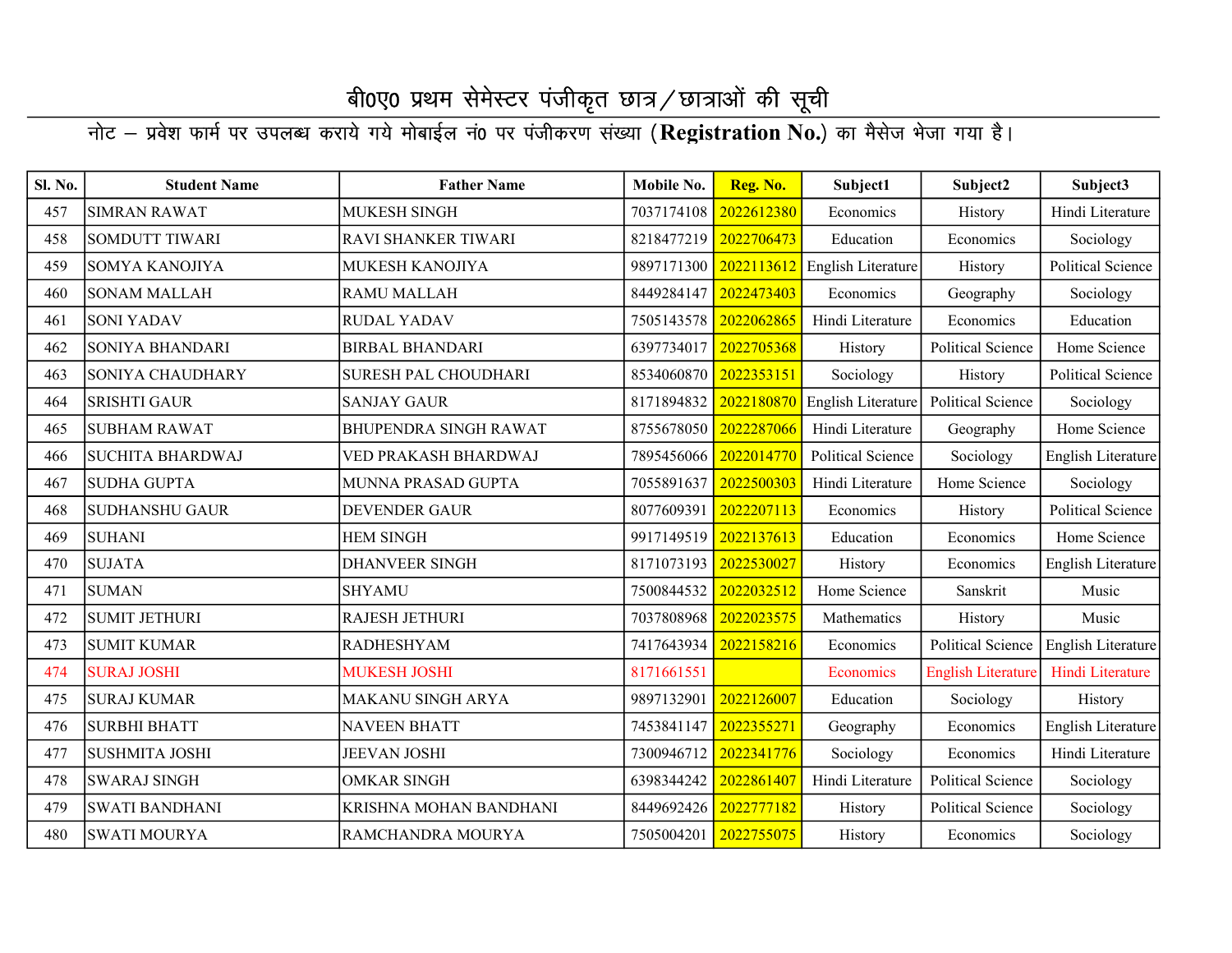| Sl. No. | <b>Student Name</b>      | <b>Father Name</b>           | Mobile No. | Reg. No.   | Subject1                      | Subject2                 | Subject3                 |
|---------|--------------------------|------------------------------|------------|------------|-------------------------------|--------------------------|--------------------------|
| 481     | <b>TAMANNA</b>           | <b>VINOD KUMAR</b>           | 9084676336 | 2022024002 | Geography                     | Sociology                | Education                |
| 482     | <b>TANISH SINGH</b>      | <b>VIVEK DHINGRA</b>         | 8865989624 | 2022558511 | English Literature            | History                  | <b>Political Science</b> |
| 483     | <b>TANISHA</b>           | <b>DHARM SINGH NEGI</b>      | 9897630915 | 2022711030 | Education                     | Hindi Literature         | Sociology                |
| 484     | <b>TANISHKA RATURI</b>   | <b>BHEEM DATT RATURI</b>     | 8279631905 | 2022324781 | Economics                     | English Literature       | Political Science        |
| 485     | <b>TANISHQ RANA</b>      | TUL BAHADUR RANA             | 8171771049 | 2022178536 | Economics                     | <b>Political Science</b> | English Literature       |
| 486     | <b>TANIYA</b>            | <b>SONU</b>                  | 7895992371 | 2022260120 | Sociology                     | Political Science        | Hindi Literature         |
| 487     | <b>TANU</b>              | <b>RAJENDRA SINGH</b>        | 8941022143 | 2022470623 | English Literature            | Economics                | <b>Political Science</b> |
| 488     | <b>TANVI RAIKWAL</b>     | <b>AMRESH RAIKWAL</b>        | 9528909727 | 2022002126 | Hindi Literature              | History                  | Sociology                |
| 489     | <b>UJJAWAL RAWAT</b>     | <b>RAJVEER RAWAT</b>         | 9561484576 | 2022888351 | History                       | <b>Political Science</b> | Sociology                |
| 490     | <b>UPASANA</b>           | <b>ARJUN KUMAR</b>           | 9719374882 | 2022674737 | Sociology                     | Political Science        | Geography                |
| 491     | <b>URMILA THAPA</b>      | DEEPAK THAPA                 | 6395302356 | 2022752087 | Political Science             | English Literature       | Economics                |
| 492     | <b>VAIBHAV BHATT</b>     | <b>BIJENDER PRASAD</b>       | 7017352828 | 2022425246 | History                       | <b>Political Science</b> | English Literature       |
| 493     | <b>VAIBHAV SHAH</b>      | <b>RAJESH KUMAR SHAH</b>     | 7452816449 | 2022806205 | Mathematics                   | Sociology                | English Literature       |
| 494     | VAISHNAVI RAWAT          | <b>VINOD SINGH RAWAT</b>     | 9897671101 |            | 2022074588 English Literature | Sociology                | <b>Political Science</b> |
| 495     | VANDANA BHANDARI         | <b>GOVIND SINGH BHANDARI</b> | 7895273902 | 2022336323 | Mathematics                   | History                  | Political Science        |
| 496     | <b>VANDNA</b>            | <b>PYAR SINGH RAWAT</b>      | 9389901080 | 2022264176 | Music                         | Education                | <b>Political Science</b> |
| 497     | <b>VIKAS ARYA</b>        | <b>SURESHANAND</b>           | 7409683916 | 2022080360 | Hindi Literature              | Education                | Economics                |
| 498     | <b>VIKAS KOLI</b>        | <b>RAJENDRA SINGH</b>        | 8937086350 | 2022164245 | Home Science                  | Economics                | History                  |
| 499     | <b>VIKAS SINGH</b>       | <b>BALVEER SINGH</b>         | 7417078068 | 2022337765 | Economics                     | Geography                | Hindi Literature         |
| 500     | <b>VIKASH SINGH NEGI</b> | <b>VEER SINGH NEGI</b>       | 9756998435 | 2022118186 | Home Science                  | Music                    | Sanskrit                 |
| 501     | <b>VIKIRANJAN KUMAR</b>  | <b>MANOJ PRASAD</b>          | 7060512661 | 2022261020 | Hindi Literature              | History                  | Economics                |
| 502     | VINAY SINGH NEGI         | MOHAN SINGH NEGI             | 9149333465 | 2022560442 | Education                     | Sociology                | History                  |
| 503     | <b>VINAYAK</b>           | <b>MANMEET</b>               | 7060820975 | 2022318088 | <b>Political Science</b>      | History                  | Music                    |
| 504     | <b>VINITA</b>            | VIRENDRA SINGH RANA          | 8979667529 | 2022538775 | Hindi Literature              | Sanskrit                 | Sociology                |